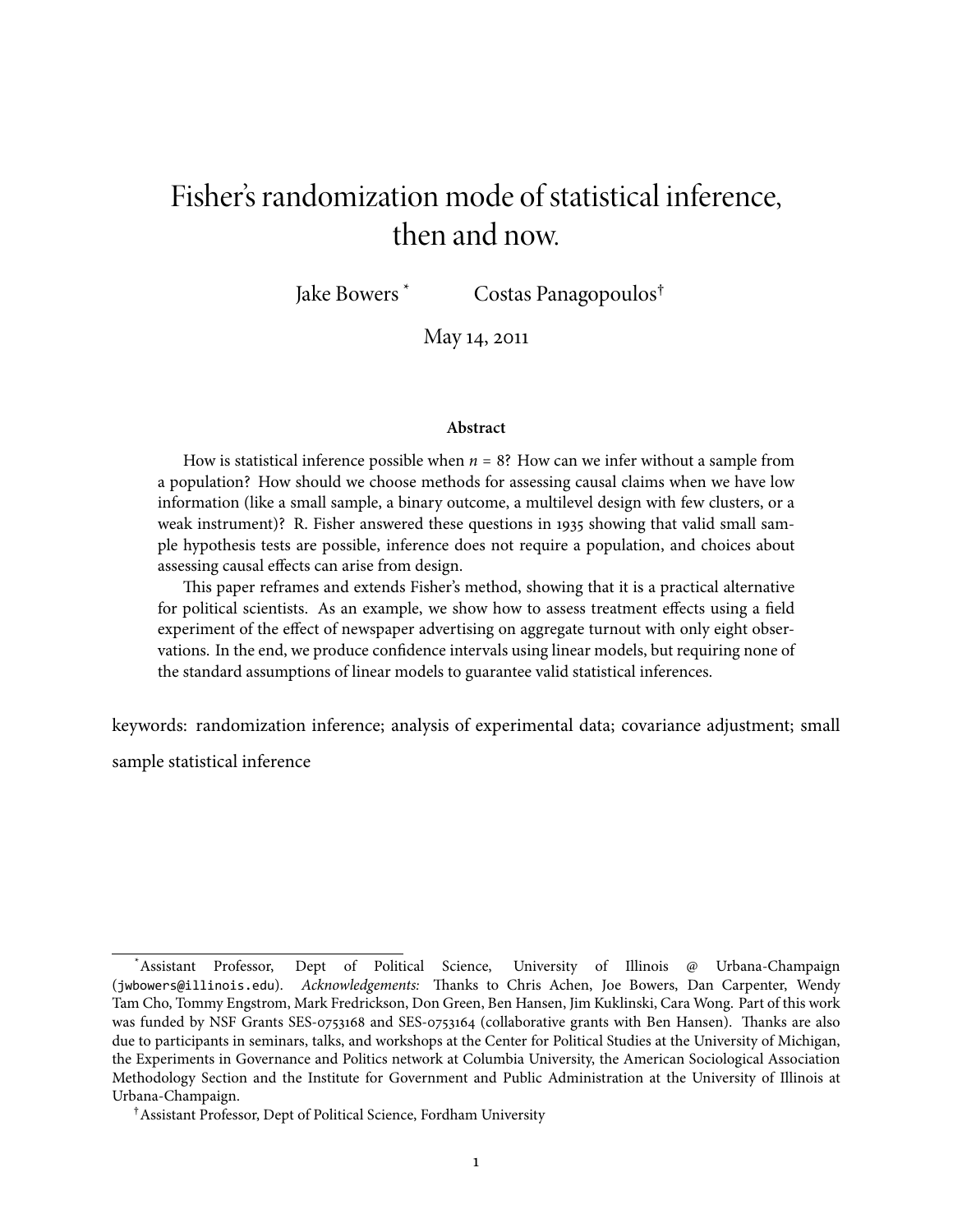### 1 Introduction

[I] t may be said that the simple precaution of randomisation will suffice to guarantee the validity of the test of significance, by which the result of the experiment is to be judged. (Fisher 1935, 21)

In 1935 R. A. Fisher presented a general method for assessing scientific claims using significance tests. The tests themselves were to be justified based only on the physical act of randomization rather than sampling from a population, required no large sample assumptions (they were demonstrated in the context of 8 cups of tea), involved no functional model linking treatment to outcomes, nor a probability model of outcomes.

While appreciation for Fisher's design insight — that randomization produces comparable groups across which unconfounded causal inferences may be made - has spurred randomized studies throughout political science (Druckman et al. 2006), few have made use of his closely linked statistical insight. In part this lack of popularity arises from Fisher's own exposition of the method in an era of slow and scarce computing resources. In part our failure to take advantage of the promises of his method arises from a lack of fit between our current conceptual apparatus relating causal to statistical inference and Fisher's ideas. This paper aims to make Fisher's randomization inference conceptually and computationally available to political scientists. We first explain, briefly, the nature of Fisher's randomization inference as invented in 1935 to emphasize the promise of this approach. We then show that what might appear to be an overly simple idea ending with the test of a single null hypothesis can be elaborated to enable political scientists to execute nearly any kind of analysis, but with the added confidence and benefits that flow from using randomization not only for causal inference but also for statistical inference. By the end of the paper, we will show that valid hypothesis tests and confidence intervals can arise from regression analysis using small samples and without the kinds of nuisance assumptions that otherwise tend to be required by linear models.

# 2 The Nature and Potential of Fisher's Randomization Inference as of 1935

<span id="page-1-0"></span>To explain Fisher's randomization-based statistical inference we use a randomized field experiment of eight cities.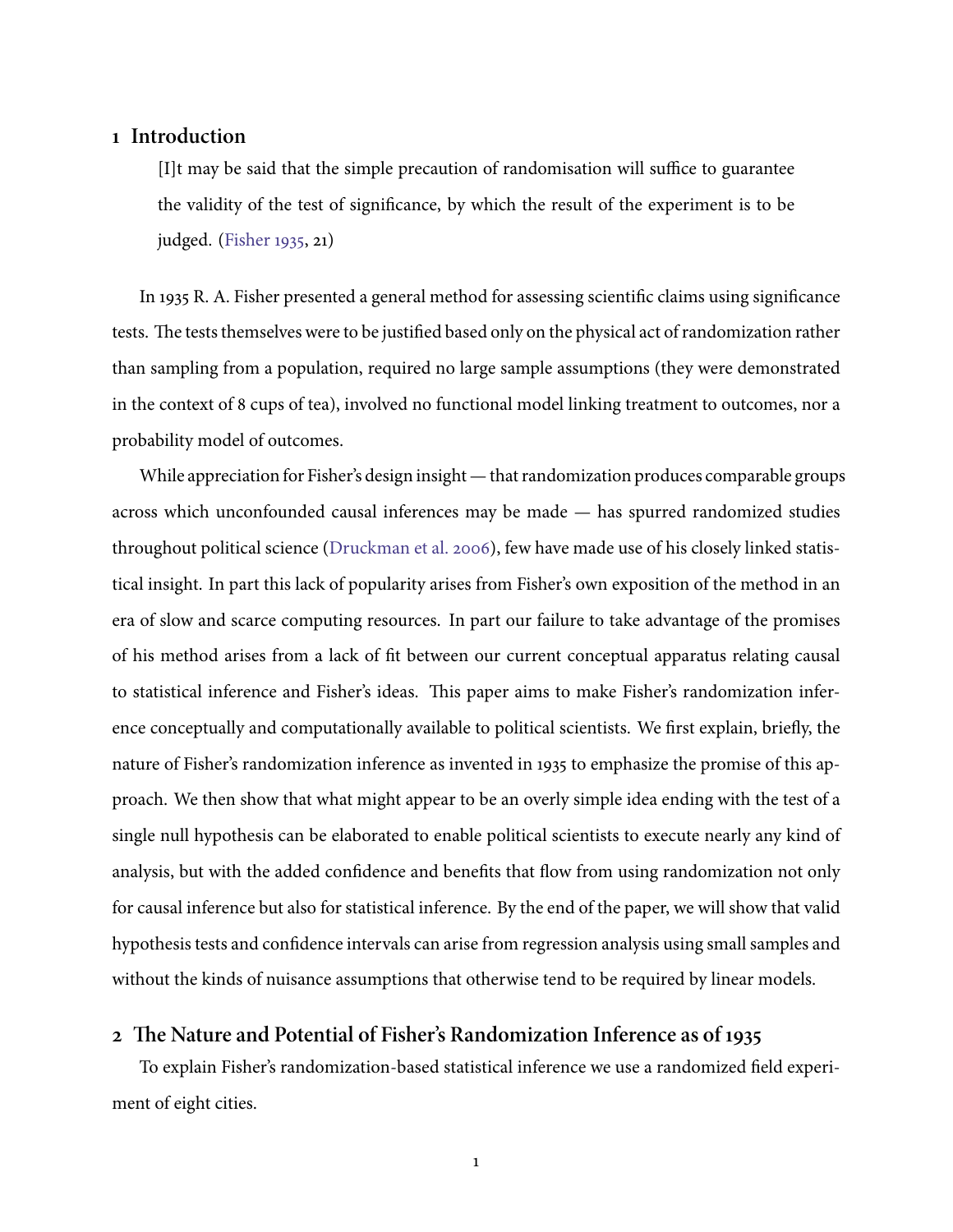#### 2.1 The Nature of Fisher's Randomization Inference as Applied to a Small Field Experiment

In the days just before the November 2005 elections, C. Panagopoulos fielded an experiment to assess the effects of non-partisan newspaper ads on turnout in low salience elections (Panagopoulos 2006). This was, to our knowledge, the first experiment to investigate the impact of newspaper ads on turnout. This small pilot study involved eight cities, matched into pairs based on similarity of proportion turning out to vote in the previous election and a few other covariates. One city in each pair was assigned at random to receive newspaper ads in local newspapers encouraging citizens to vote. All cities assigned to receive advertisements had advertisements run in the local newspapers. Table 1 shows all of the observations in the study with key design and outcome features. In three of the four pairs turnout after treatment was higher in the treated city than the control city.

<span id="page-2-0"></span>

|                     |                |                    | Turnout |                |
|---------------------|----------------|--------------------|---------|----------------|
| City                | Pair           | Treatment Baseline |         | <b>Outcome</b> |
| Saginaw             | 1              | Ω                  | 17      | 16             |
| Sioux City          | 1              | 1                  | 21      | 22             |
| <b>Battle Creek</b> | $\mathfrak{D}$ | Ω                  | 13      | 14             |
| Midland             | $\mathbf{2}$   | 1                  | 12      |                |
| Oxford              | 3              | $\Omega$           | 26      | 23             |
| Lowell              | 3              | 1                  | 25      | 27             |
| Yakima              | 4              | റ                  | 48      | 58             |
| Richland            |                |                    | 41      | 61             |

Table 1: Design and outcomes in the Newspapers Experiment. The Treatment column shows treatment with the newspaper ads as 1 and lack of treatment as 0. Panagopoulos (2006) provides more detail on the design of the experiment.

Was the effect of the advertisements manifest or negligible? Manifest or negligible compared to what? Fisher's answer was, in essence, "Compared to theory." He suggested the use of a substantively motivated claim about a state of the world as an object against which the nature of our observed effect might be judged. In particular, he focused on one such claim, the hypothesis that the treatment had no effects. In other words, if we compare our observed state of the world with a theoretically motivated claim about way our manipulation ought to work in the world, we will have a way to talk about how surprised we should be upon observing extant differences between treated and control cities. In Fisher's language, an effect is manifest if a hypothesis of no effects makes the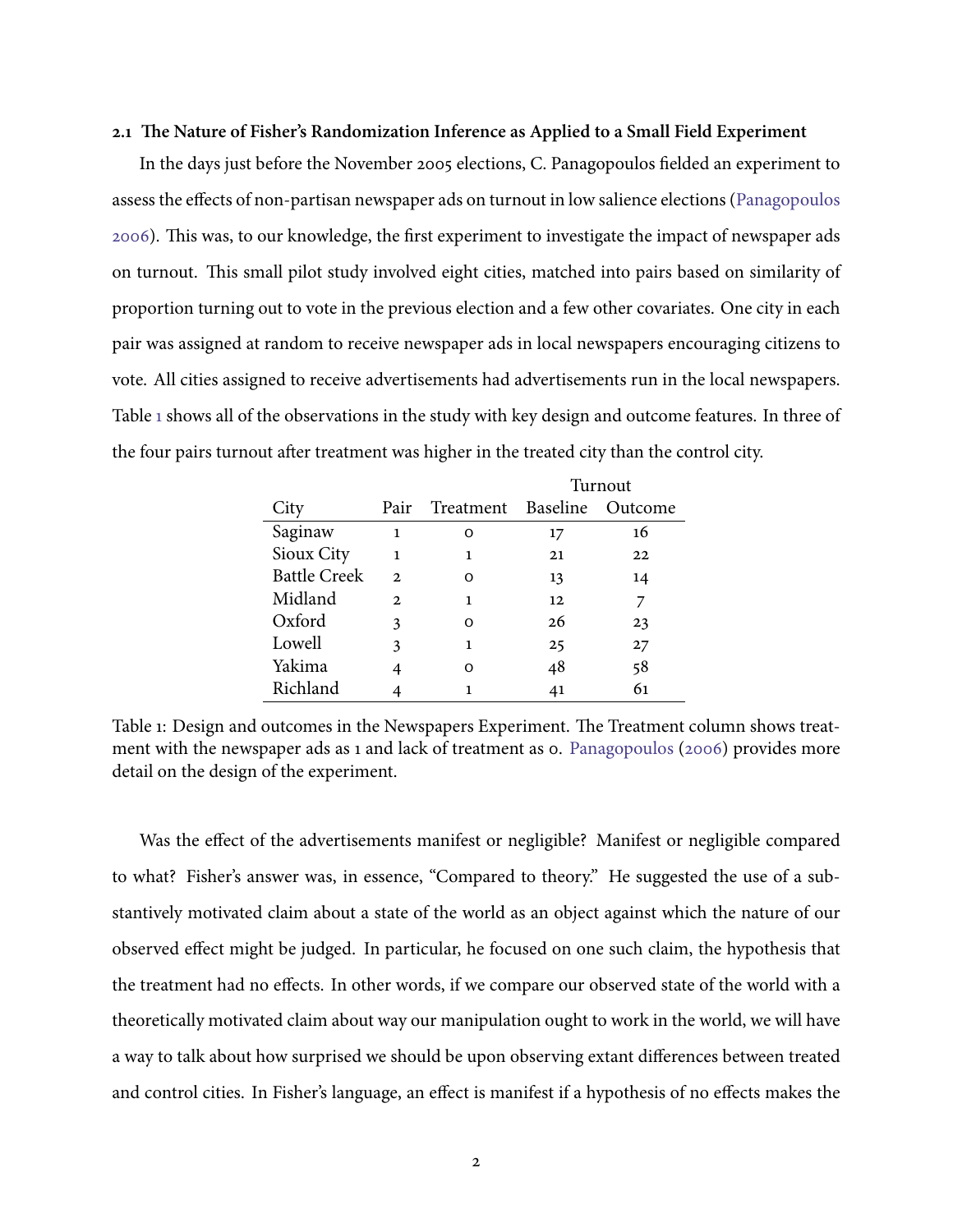effect surprising. There are three parts to Fisher's hypothesis test: a hypothesis, a summary of an observed relationship (often called a "test statistic"), and a probability distribution. The hypothesis and design imply a distribution for the test statistic. And the probability distribution quantifies how surprising it would be to observe the test statistic if the null were true. Let us explain these three parts briefly.

A hypothesis provides a conceptual standard for assessing the 'no effects' question: 'No effects' means no effects. What does 'no effects' mean? Fisher (1935, Chap 2) suggests that a treatment has no effect when units would display the same outcome regardless of treatment condition: for example, 16% of Saginaw citizens would vote if given advertising and Sioux City would show 22% turnout absent advertising.

A test statistic summarizes observed data. And we might summarize what we observe about the overall relationship between advertising and turnout with the difference in mean turnout between the treatment and control groups  $-29.25 - 27.75 = 1.5 -$  as our test statistic.

The counter-factual depends on treatment assignment. How surprising is a 1.5 percentage point difference from the point of view of strictly no effects? A phenomenon is surprising when it is not common or expected. So, what kinds of mean differences in turnout ought we to expect if the null were true? What generates variation against which surprise can be assessed? Although there are many ways to conceptualize this variation (if we observed new samples of cities during this election, observed different elections for these same cities, etc...), the one variation producing operation that we can easily formalize in this study is the act of assigning treatment to one city within each pair. As is not uncommon in political science applications, other sources of variation are more vague and thus more difficult to formalize enough to generate a probability distribution — for example, neither the one election nor the eight cities are a sample drawn with some known sampling plan or known probabilistic mechanism from some clear population.

Repeating the experiment produces a distribution of test statistics under the null. So, let us consider what would happen if we were to repeat this experiment, randomly assigning a different set of treatments within pairs. If, by chance, we swapped the observed assignments in all pairs, and represented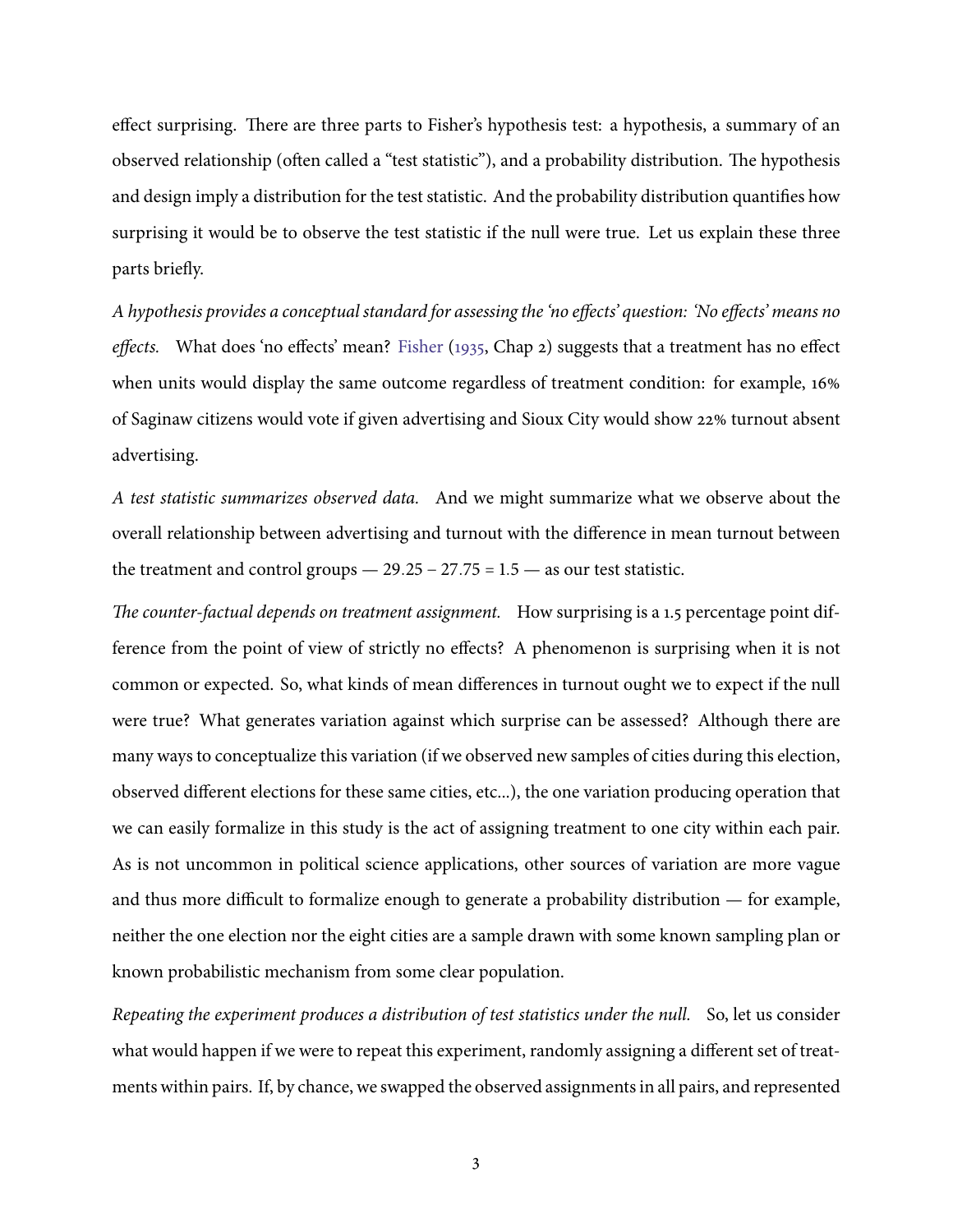the null hypothesis of no effects by leaving the outcomes unchanged regardless of treatment assignment, the difference in mean turnout would be -1.5. If we kept the same assignments, but merely switched the first pair, the test statistic would be o. If we continued to repeatedly reassign treatment differently, calculating the test statistic each time, we would build up a picture of what kinds of mean differences are more or less common in the world of the null hypothesis. This picture is the distribution of the test statistic under the hypothesis of no effects. This "no effect"-distribution (more commonly called the "null-" or "randomization-" distribution) for the mean-difference in turnout between treated and control cities ranges from -5 to 5. About 0.38 of these differences are greater than or equal to 1.5. Convention in the social sciences would be to call the observed number surprising from the perspective of the hypothesis if, say, only 1 in 20 replications of the "no effects"thought experiment produced values as large as or larger than 1.5. Fisher in 1935 would say that we can never know whether a treatment had an effect but that, in this study, we can't easily rule out the idea that treatment had no effect — the observed mean difference is just not that surprising from the perspective of the null hypothesis.<sup>1</sup>

The nature of Fisher's statistical inference is that simple. Following Fisher, our investigation centered around converting a vague but substantively interesting question about effects into a precise hypothesis about no effects. The computational thought-experiment produced a quantitative description of the hypothesis in action. Our observed value is not very surprising from the perspective of the hypothesis of no effects.

Randomization-based tests fulfill their promises. The quote from Fisher at the start of this paper made a claim that randomization will "suffice to guarantee the validity of the test of significance". We have so far shown that randomization can "suffice", but what about "validity"? As Fisher meant it, it appears to have encompassed both the design idea that comparisons were unconfounded by extraneous factors but also the statistical idea that the hypothesis test fulfilled its promises. We already know well how randomization helps us make unconfounded comparisons. What does it

<sup>&</sup>lt;sup>1</sup>All computations reported in this paper (like the p-value of 0.38 reported above) are available for reproduction and exploration by interested readers from http:// This paper is written in the mixture of R and ETEX known as Sweave (Leisch 2002, 2005). Those interested in learning more may download the source code of the paper and apply themselves to adapting it for their own purposes.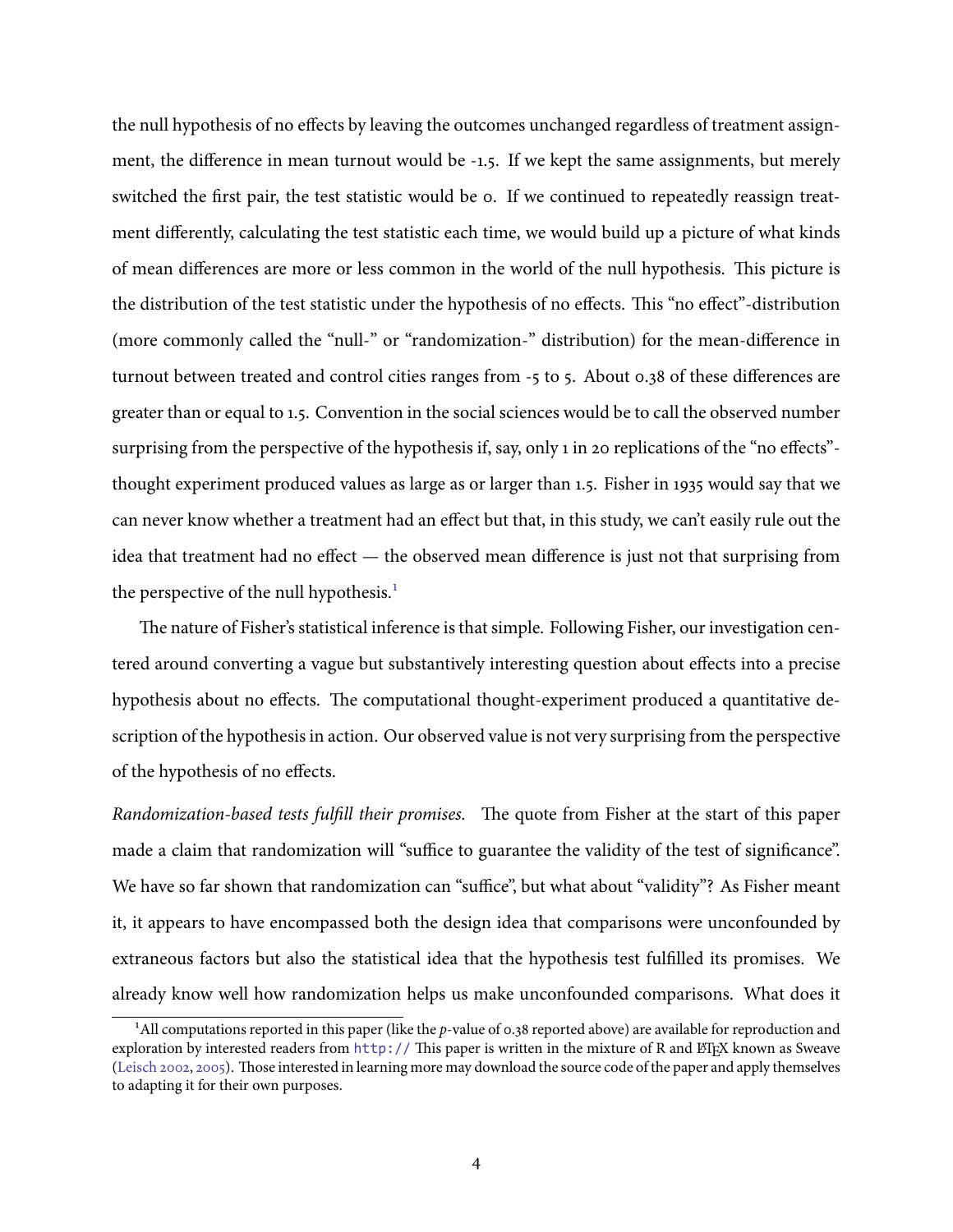mean for a statistical test to fulfill a promise?<sup>2</sup> One promise that tests make is to rarely reject a correct null hypothesis. Imagine constructing a treatment assignment that has no relationship with outcomes. In this situation, a test of the hypothesis of no effects ought to make the test statistic appear unsurprising if our test is working well. Of course, just by chance we might find a few cases in which a test statistic appearing from a simulation study like this would appear surprising and we would reject the correct null incorrectly. Imagine setting a rejection threshold with the  $p$ -value of .05: One branch of statistical theory suggests that a well-operating test ought to have a false positive rate no greater than the p-value rejection threshold: so we should see no more than 5% of true nulls rejected by a test which is "valid" on the criteria of false positive rate. That is, across repeated realizations of the same design with no effect, no more than  $5\%$  of realizations should have p-values less than .05. In fact, at any level of "surprisingness" or test rejection threshold,  $\alpha$ , a valid hypothesis test should reject the null or encourage us to categorize the test statistic as overly surprising no more than 100 $\alpha$ % of the time when the hypothesis under consideration is correct. Fisher's test guarantees this kind of behavior (Rosenbaum 2002c, Chap 2).

For example, a paired t-test applied to our 8 city data and design, but using a simulation in which no systematic relationship is allowed between treatment and turnout, would encourage us to reject the true null of no effects 6% of the time when  $\alpha$  is between .01 and .1 and 12.5% of the time when  $\alpha$ is between .11 and .15. Sometimes the *t*-test applied to these data would be too quick to suggest we claim that the observed relationship is surprising from the perspective of the null of no effects (in standard parlance, to claim the relationship is "Significant") and sometimes the *t*-test would be too conservative. The Fisher's approach, in contrast, never rejects the null of no effects more than the  $\alpha$ value. It is always correct or conservative — never leading us to claim "significance" precipitously.<sup>3</sup>

#### 2.2 The Promise of Fisher's Method as of 1935

Fisher's insight in 1935 allows the precise assessment of a substantively meaningful hypothesis with a probability statement justified by the research design. Fisher's approach is promising at first

<sup>&</sup>lt;sup>2</sup>I am borrowing the idea that a level  $\alpha$  statistical test makes a promise to reject a true hypothesis no more than  $100\alpha$ % of the time from Rosenbaum (2009, p. 365).

<sup>&</sup>lt;sup>3</sup>See Appendix A for some simple R code assessing false rejection rates of the t-test and Fisher's randomization-based test (both using a *t*-statistic).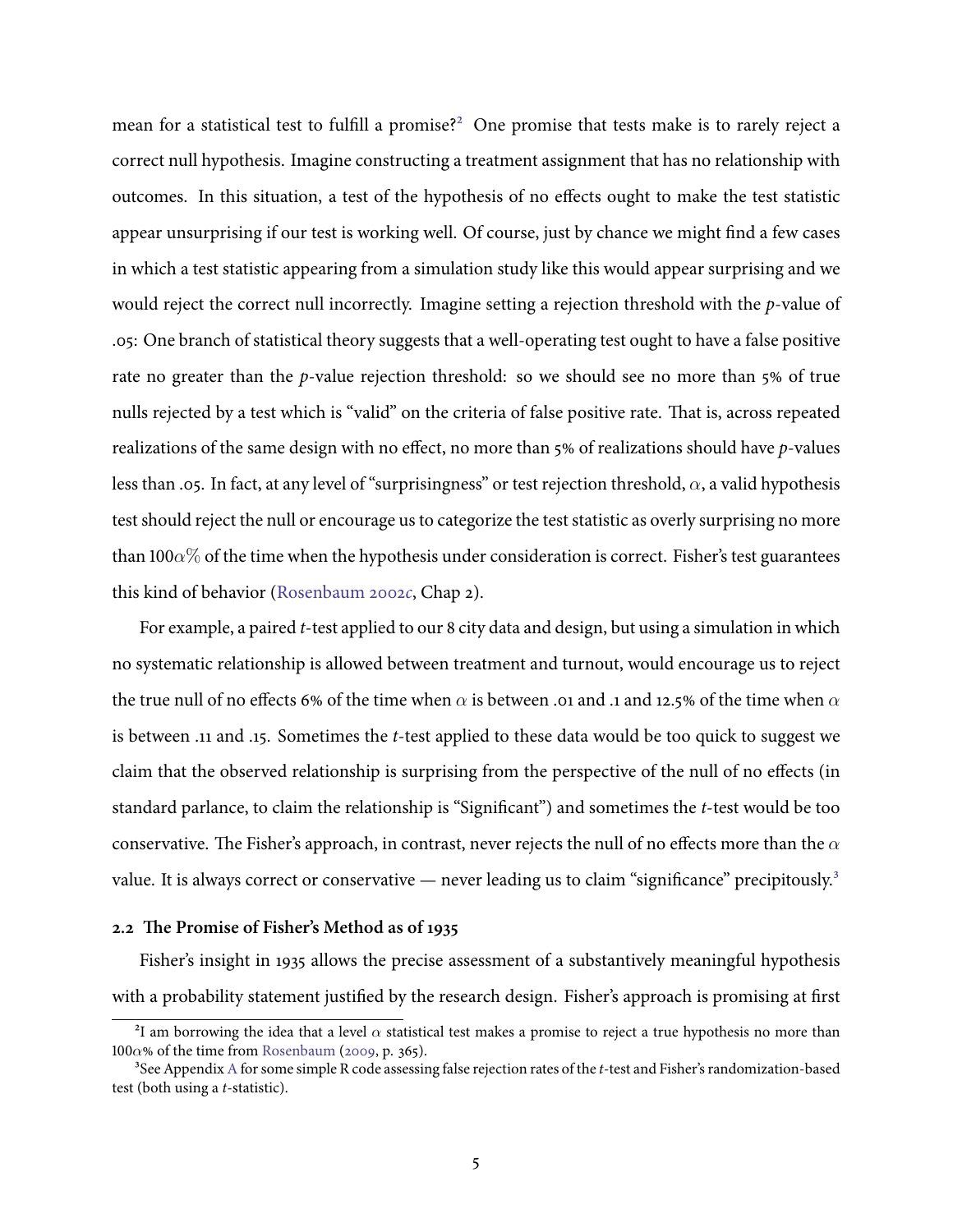glance because of what it does not require. The validity and meaning of the *p*-value reported above did not require knowledge of a sampling plan or a population from which sampling occurred. In fact, these cities are not a random sample of a well delineated population of cities. Nor did this p-value require us to turn our knowledge of the stochastic process producing aggregate turnout in US cities into a likelihood function and associated parameterization. Nor did we make asymptotic arguments. The eight cities support a valid statistical inference here with no apologies necessary for a small sample.

Small samples are only one kind of design for which Fisher's method appears promising. In general, Fisher's method recommends itself in low information circumstances or when assumptions like likelihood functions for outcomes and functional forms are hard to justify and/or distract from the social scientific task at hand.

The clearest case in which information is low is when we have a small sample, like the 8 city study we analyze in this paper. However, a Normal or *t*-distribution can fail to well approximate the distribution of our test statistics under the null even when samples are not small. The three most common examples of such circumstances in the social sciences involve binary outcomes, clustered or aggregate units, and weak instruments. For example, in a study of  $n = 77$  independent observations (with 44 successes) and  $p = 7$  covariates, Brazzale, Davison, and Reid (2006, §4.2) summarize their simulation study by stating that "the fit of the logistic regression model to the 77 binary responses appears to give about the same information as the fit of the same  $p = 7$  covariates to  $n = 10$ continuous responses from the logistic distribution." (p. 46) (see also Davison (2003, ex. 10.17)). Harrell (2001, § 4.4) suggests a rule of thumb of  $\min(n_1, n_2)/\#$  covariates =  $n_{\text{continuous}}$  for quickly assessing the equivalence in information provided by a binary outcome compared to a continuous outcome  $(n_1, n_2)$  are the numbers of responses in the two categories of the outcome). Applying Harrell's rule to the Brazzale et al example would suggest that the  $n = 77$  and  $p = 7$  study is roughly equivalent a study with  $n = \min(44, 33)/7 \approx 6$  continuous outcomes.<sup>4</sup> Of course, as Harrell (2001,  $\frac{1}{2}$  4.4–4.5) notes, these results assume that the covariates collectively display ample variation and

<sup>&</sup>lt;sup>4</sup>Peduzzi et al. (1996) used a dataset of 657 patients and 252 events to conduct a simulation study which showed that at least 10 observations per covariate were necessary to avoid bias in the coefficient estimates and ensure proper false positive rates of asymptotically justified tests (see also Whitehead (1993)).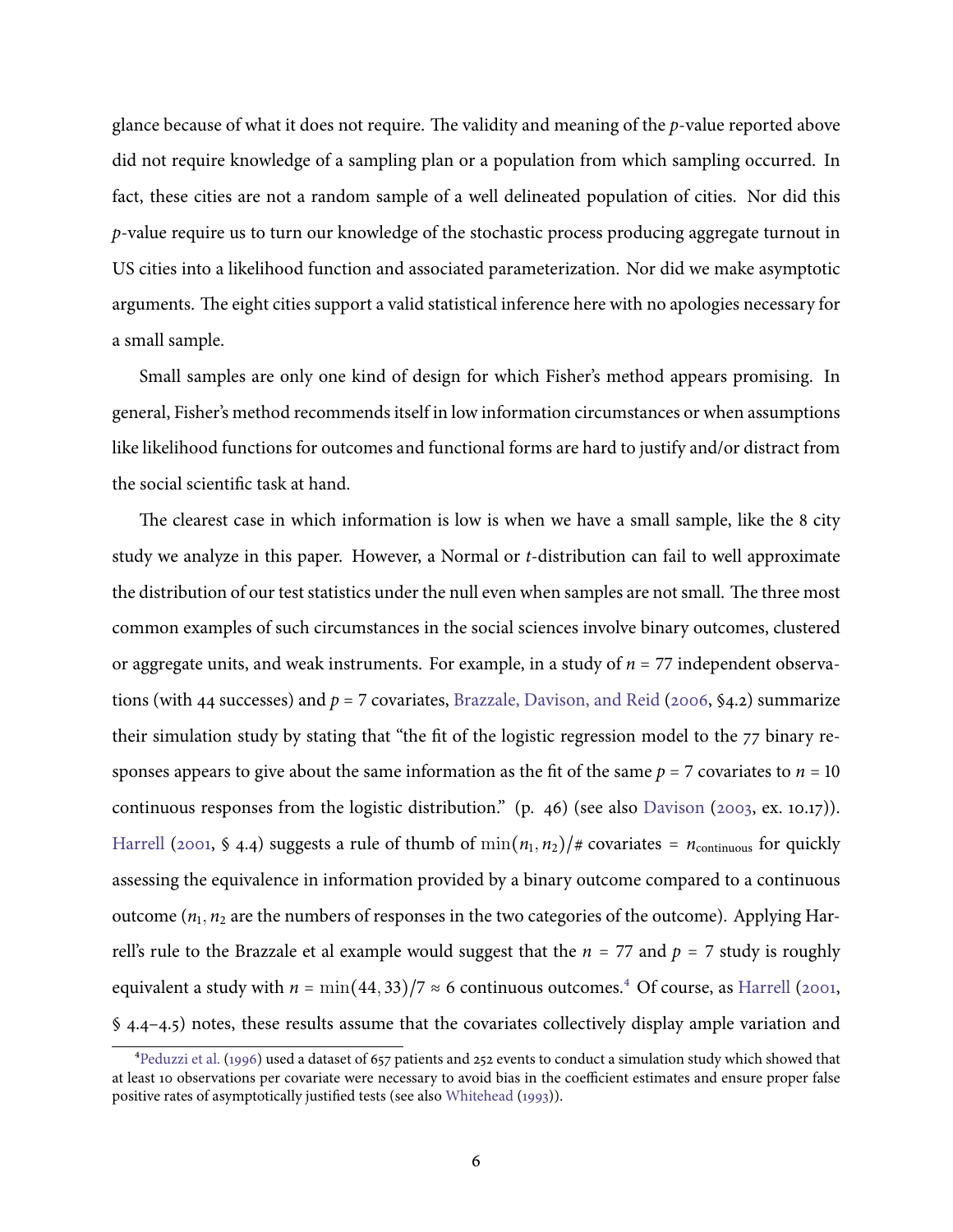thus are not overly multicollinear.

Another common research design in political science is the multilevel or clustered design. Yet, such designs often involve small numbers of units at the higher levels. For example, a cross-country study of political behavior may involve many thousands of individuals per country, but only 20 countries. In a vivid example of this problem in economics, Bertrand, Duflo, and Mullainathan (2004) collected data on 92 papers published in economic journals which used difference-in-difference estimation and created a simulation study based on real data (the wages of 900,000 observations of women in the Current Population Survey from 1979 to 1999 in 50 states and 21 years). Their simulation study involved randomly generating placebo laws for half of the states during random years 1985–1995 and testing the hypothesis of no effects of the fake laws for each run of the simulation. The simple *t*-test in OLS rejected the true null 67.5% of the time! When their simulations included 50 states, Bertrand, Duflo, and Mullainathan (2004) were able to diminish their false positive rate by using the block bootstrap (or "robust clustered standard errors") but when the number of states was 20, the false rejection rates again shot up, even in the presence of such a correction (see also Erikson, Pinto, and Rader (2010) for the same kind of results focusing on state-level policy interventions and their effects on individual-level behavior). This fact, that the asymptotic properties of multilevel models or "robust cluster standard errors" for clustering and multilevel designs depend on the numbers of clusters, is not new in political science, but fixes for it have been rare (Stoker and Bowers 2002b,a; Green and Vavreck 2007). For example, Bowers and Drake (2005) advocate eschewing statistical inference at all in such circumstances. Randomization inference, however, allows analysts to avoid this problem (Erikson, Pinto, and Rader 2010; Hansen and Bowers 2009, 2008; Small, Ten Have, and Rosenbaum 2008; Raab and Butcher 2005).

A final source of low information arises from weak instruments. We have long known that twostage least squares (2SLS) estimation using instrumental variables is inconsistent in the face of weak instruments (Bound, Jaeger, and Baker 1995; Staiger and Stock 1997). For example, using a sample of 500,000 Americans, Imbens and Rosenbaum (2005b) replicated the famous Angrist and Krueger (1991) analysis of schooling and earnings but replaced the instrument (quarter of birth) with random noise. The confidence intervals for the effect of schooling on earnings should have been wide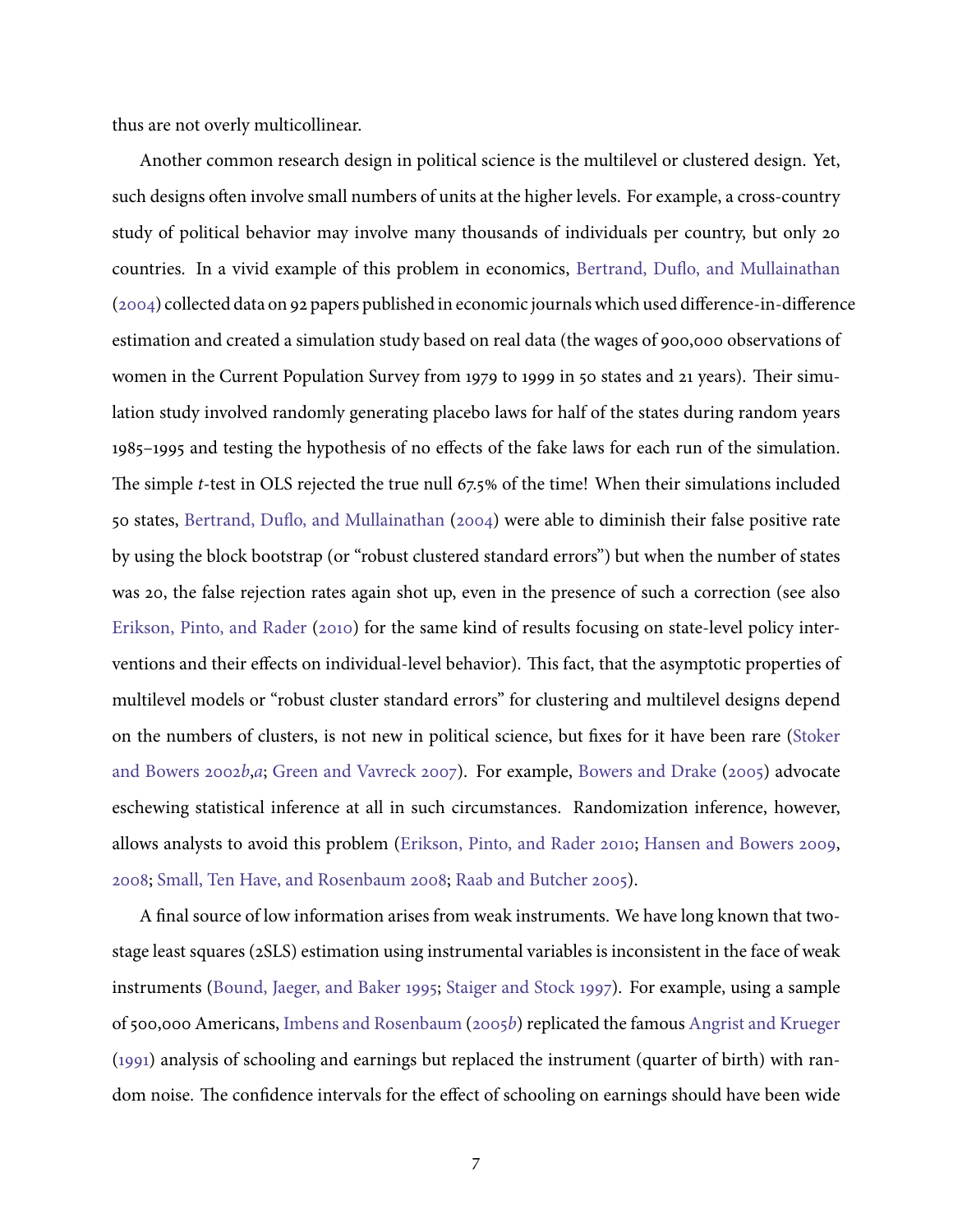(indicating that the now noise-only instrument carried no information), but 2SLS reported narrow intervals; a manifestation of the kinds of overly liberal false positive rates that we have discussed in the context of clustered data or binary outcomes.

Because low-information designs are not uncommon in political science, a method which guarantees a given false positive rate regardless of information-content ought to be attractive to political scientists. Further, even if instruments are strong and samples are large and independent, the fact that Fisher's hypothesis testing framework does not require justification of choices about likelihood functions or functional forms may make it useful in situations where too much ink is being spilled over the statistical methods, detracting from discussion of the social science.

#### 2.3 The Unmet Potential of Fisher's General Method

Even if current findings about binary outcomes, clustered designs, and weak instruments were not available in 1935, the promise of an approach like Fisher's was still clear at the time. However, a series of obstacles to widespread adoption have still remained. Testing the strict null of no effects only addresses hypotheses about whether any effect is manifest, but social scientists since Fisher have often preferred confidence intervals as summaries of sets of hypotheses over single hypothesis tests. Second, in order to elucidate the assumptions required to call an empirical comparison "causal," contemporary experimentalists have found it useful to conceptualize "a treatment effect" in formal, counterfactual, causal terms. If we do not know how hypotheses about "no effects" relate to potential outcomes, then one might worry about the meaning and validity of the causal inferences even if the validity of the statistical inference is clear.<sup>5</sup> Third, while the instructions to "repeat the experiment" are easy to state, they implied unsurmountable computational burdens during the decades following Fisher's initial idea, and may still imply such burdens today. Fourth, as developed by Fisher, this approach does not allow us to use subject matter knowledge to improve the precision in the estimation of treatment effects: experimentalists often use regression models for such "covariance adjustment". Furthermore, the exchange between Freedman (2008b,a, 2007) and Green (2009) and Schochet (2009) would make some experimenters worried about the use of regression

<sup>&</sup>lt;sup>5</sup>For useful overviews of this formal framework for conceptualizing causal inference aimed at a political science audience see Sekhon (2008) and Brady (2008). The idea of potential outcomes is often traced to Neyman (1923 [1990]) and most prominently elaborated and developed by Rubin (1974, 2005)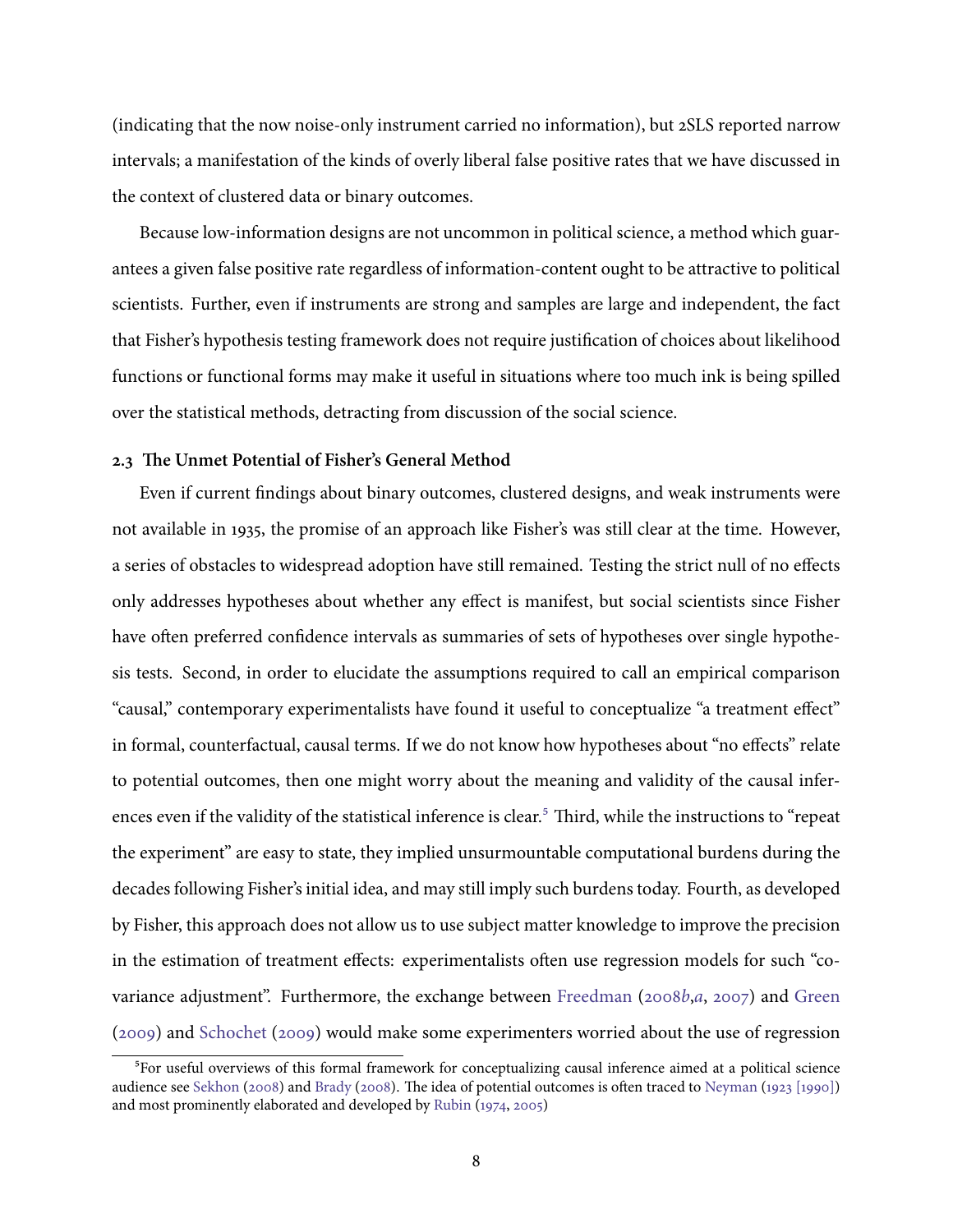in their particular designs, but not clear about what alternatives exist. So, a methodology focusing on hypothesis testing appears not to address the deep concerns of practicing political scientists.

This paper engages with each of these obstacles to the use of Fisher's method. Developments since Fisher allow us to broaden the scope of his simple idea  $-$  allowing us to understand his hypothesis test in terms of potential outcomes, and enabling the the creation of confidence intervals and the use of linear models to enhance precision of statistical inferences about substantively interesting causal comparisons. Some political scientists have begun to make use of Fisher's approach, although some of the more prominent examples of these applications have occurred in statistics journals. For example, Hansen and Bowers (2009) use Fisher's method to produce valid confidence intervals for treatment effects in a clustered multilevel randomized field trial with binary outcomes and an instrumental variable  $-$  in that study, Fisher's method did the work of what we might more commonly consider a two-stage, instrumental variables, multilevel logit model. Ho and Imai (2006) applied randomization inference to the question of ballot order effects. And other political science work shows how these basic ideas can be extended: to anova in experimental studies (Keele, Mc-Connaughy, and White 2008); to tests of policy effects in difference-in-difference designs (Erikson, Pinto, and Rader 2010), and to instrumental variables (Imbens and Rosenbaum 2005a), to clustered assignment within pairs (Imai, King, and Nall 2008).

This paper contributes by providing a foundational exposition of Fisher's method to enable political scientists to extend and apply these ideas to their own studies and to understand and make use of the advanced applications that are beginning to appear.

## <span id="page-9-0"></span>3 Hypotheses about Effects: Confidence Intervals and Potential Outcomes

Imagine that past studies suggested that most elections in two-party systems were won or lost by small margins of victory (say, 2 percentage points). Would a 1.5 point mean difference be surprising from the perspective of the past literature's hypothesis of a 2 point effect? As shall be shown, testing hypotheses about effects allows the creation of confidence intervals. However, it will be easier to explain how Fisher's approach may be generalized beyond the testing of sharp nulls of no effects if we first understand how to describe such hypotheses using the notation of potential outcomes and formalize the testing of the "no effects" null.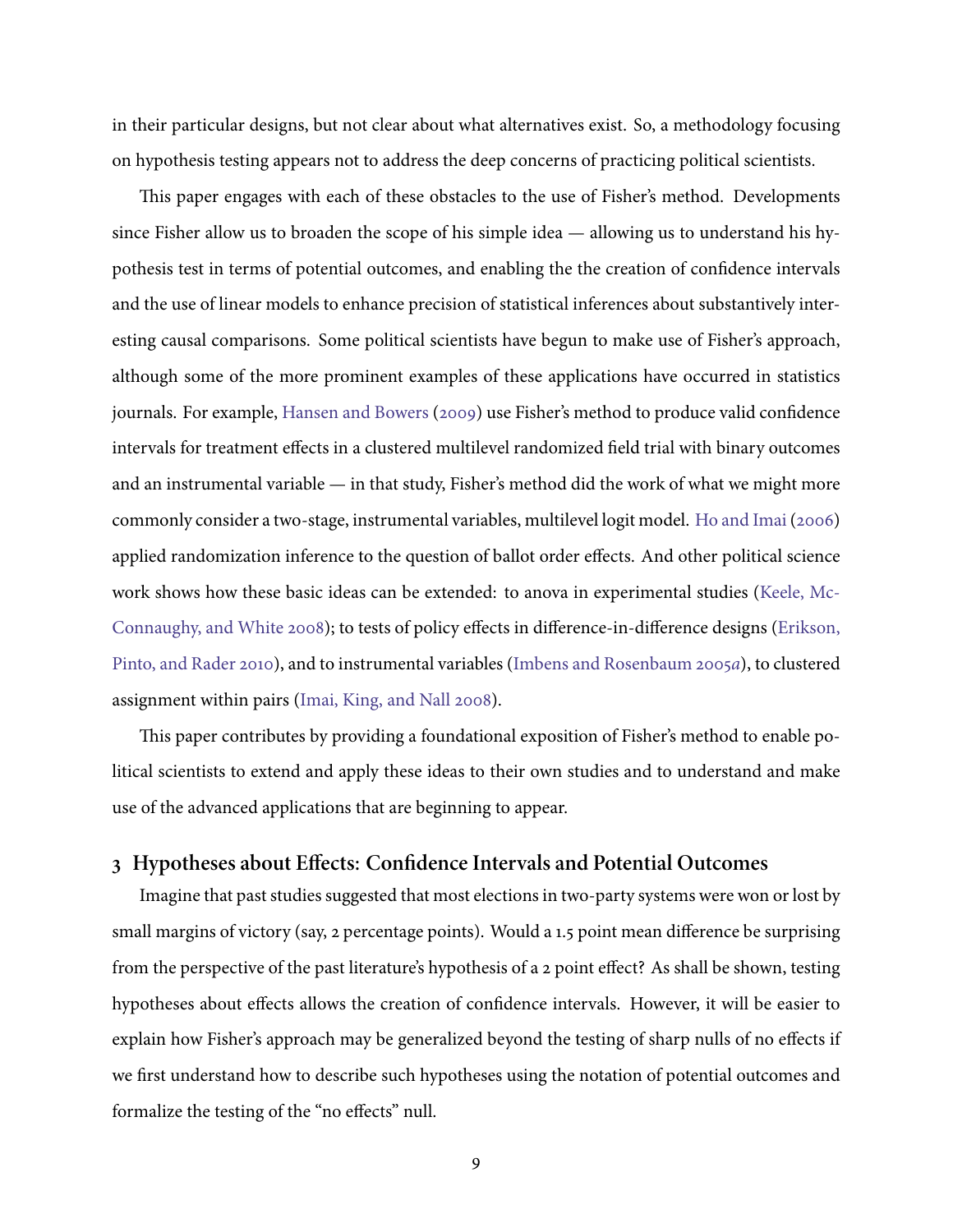#### 3.1 Fisher's null of no effects reconceptualized and formalized.

Although he did not know it, Fisher's null hypothesis of no effects can be written as a statement about a causal quantity formally defined in the potential outcomes framework. Here, we write  $Z_i = 0$ to indicate assignment to the control condition and potential response to control for city, *i*, as  $r_{Z=0,i}$ , or, more simply,  $r_{0i}$ .<sup>6</sup> Treatment has no causal effect on turnout in city, *i*, if  $r_{0i} = r_{1i}$  (where  $r_{1i}$  is potential turnout after treatment with advertisements). Of course, the "fundamental problem of causal inference" Holland (1986) is that only one of the potential responses is realized and the other is missing. Fisher's hypothesis about no effects may be written as a comparison of potential outcomes and thus as a statement about a causal effect:

$$
H_0: r_{1i} = r_{0i}.\tag{1}
$$

If the hypothesis were true, switching city *i* from treatment to control should not change the turnout we observe. Observed outcomes,  $R_i$ , are linked to potential outcomes and treatment assignment by the following identity:

<span id="page-10-0"></span>
$$
R_i = Z_i r_{1i} + (1 - Z_i) r_{0i}.
$$
 (2)

Observed outcomes are potential outcomes realized. If, for the sake of argument, we granted the the null of no effects, then observed outcomes are potential outcomes absent treatment:  $R_i = Z_i r_{1i} +$  $(1 - Z_i)r_{0i} = Z_i r_{0i} + r_{0i} - Z_i r_{0i} = r_{0i}$ . That is, the null hypothesis and the identity linking observed to potential outcomes allows us to represent a hypothesis about a causal effect in terms of what we observe. This is a big deal because it is one way to deal with the fundamental problem of causal inference. Entertaining the sharp null of no effects means that  $R_i = r_{0i}$ .

What is more, our null hypothesis also implies something about a function,  $t(Z_i, R_i)$ , producing a test statistic summarizing an observed relationship between  $Z_i$  and  $R_i$ .<sup>7</sup> Recall that in § 2.1 we calculated a mean difference for different replications of the experimental procedure to represent

<sup>&</sup>lt;sup>6</sup>Upper-case letters represent random quantities (like treatment assignment which could have been otherwise) and lower-case letters represent fixed quantities (like potential outcomes or covariates).

<sup>&</sup>lt;sup>7</sup>The design we use for an example here is paired, and so, for accuracy we should write  $Z_{ib}$  or  $r_{0ib}$  for city *i* in pair *b*. We suppress the  $b$  subscripts for now in the interest of clarity.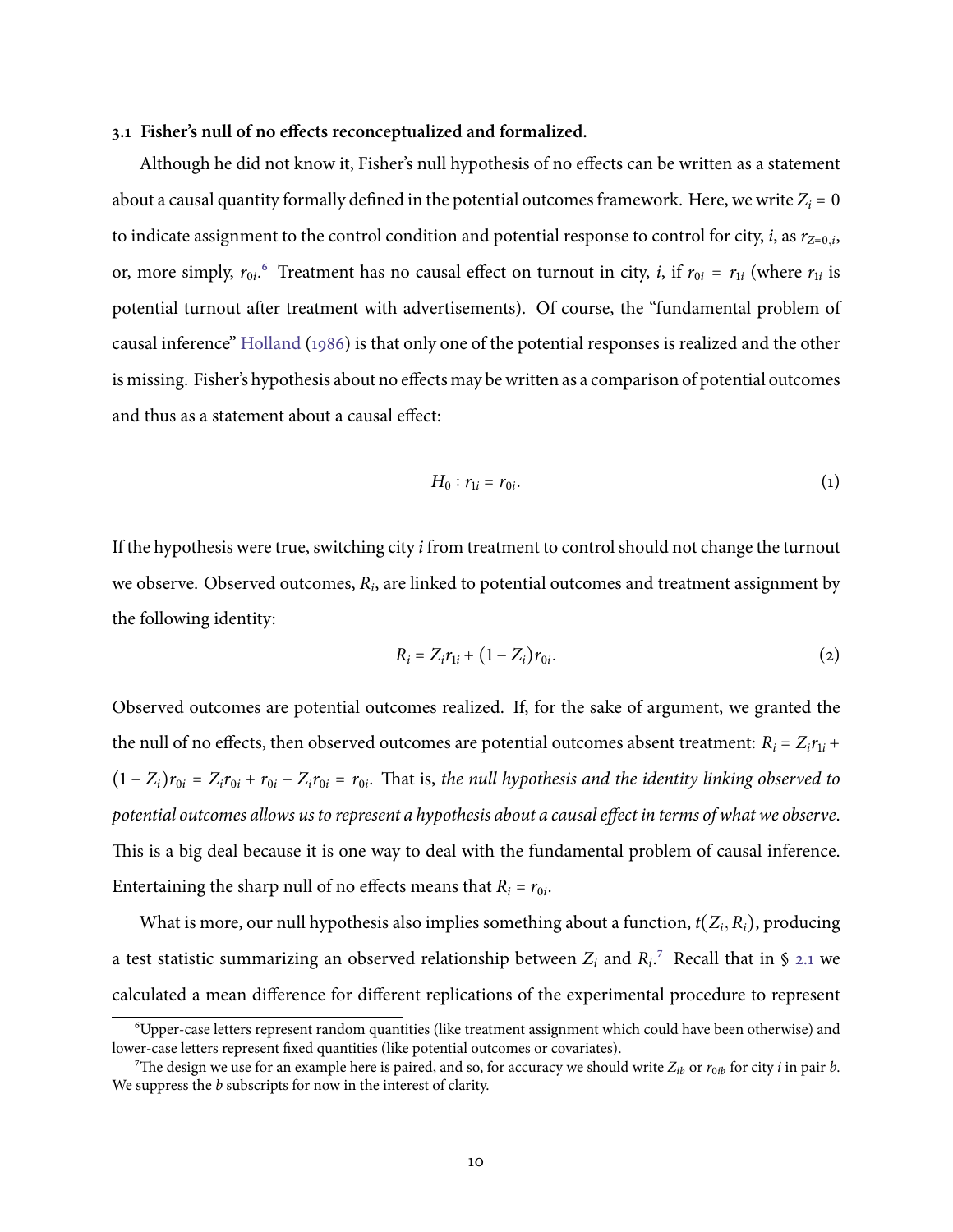the distribution of the mean difference under the null. This hypothesis test was an assessment of a causal quantity because, under the null we were producing the distribution of  $t(Z_i, r_{0i})$ . Granting the null, we calculated  $p(t(Z_i, r_{0i}) \ge 1.5) = 0.38$ .<sup>8</sup>

The simple hypothesis about no effects has allowed us to link Fisher's developments with a modern perspective on causality. For example we might write Fisher's hypothesis about a causal effect,  $\tau_i$ , where  $\tau_i = r_{1i} - r_{0i}$ , as  $H_0 : \tau_{0i} = 0$ . Fisher's hypothesis test is an assessment of causal effects. Nothing that we have said depends on means and their large-sample properties but allows the use of nearly any substantively meaningful or statistically powerful test statistic. Now, let us move beyond questions about "no effects" to questions about "some effects".

#### 3.2 Confidence Intervals: Assessing Hypotheses About Effects

Recall that a 100(1 –  $\alpha$ )% confidence interval is defined as the set of hypotheses not-rejected at some level  $\alpha$ , where  $\alpha$  quantifies the risk of falsely rejecting a true hypothesis.<sup>9</sup> For example, we have so far assessed  $H_0: \tau_{0i} = 0$ , which follows from the strict null  $r_{1i} = r_{0i} + 0$ , and have p-values of 0.38 and 0.44 for the mean and rank-based test statistics respectively. So, we cannot exclude  $\tau_i = 0$ from a 95% confidence interval defined as excluding those values of  $\tau$  rejected at  $p < .05$ .

We were able to test a hypothesis of no effects because that hypothesis was specific enough to tell us how each unit would have acted if it were true. In fact, we can test any hypothesis which is this specific. What if elections tended to be won by two percentage points of turnout? One way to represent this informal hypothesis would be attribute 2 points of turnout to treatment for each unit. If the null of no effects implies  $H_0$ :  $r_{1i} = r_{0i}$ , a hypothesis about 2 points of turnout might state  $H_0: r_{1i} = r_{0i} + 2$ . More generally, one might imagine a general function that produces potential responses to treatment from potential responses to control. For example, a simple such function

<sup>&</sup>lt;sup>8</sup>Nothing about this procedure requires a comparison of means. We could produce the same result with a standardized mean difference like the t-statistic. Or, if we worried about outliers (Lehmann 1998; Keele, McConnaughy, and White 2008), we could use a sum of ranks among the treated. For example, if  $q = rank(R)$ , where bold-faced characters are vectors or matrices, then we could define the rank sum test statistic:  $t(\mathbf{Z}, \mathbf{q}) = \mathbf{q}^T \mathbf{Z}$ . Notice that since the ranks are a function of observed responses, they, like means, are also functions of potential outcomes. A one-sided  $p$ -value for the test based on a paired signed rank-sum test statistic is  $p=0.44$ . If we had binary outcomes we might prefer simple sums or totals (Rosenbaum 2002a). Different test statistics might have different statistical power or might otherwise summarize results in more or less substantively meaningful ways.

<sup>&</sup>lt;sup>9</sup>That is, given a choice of acceptable false positive error rate, one can create a confidence interval out of hypothesis tests (see, for example Rice 2007, §9.3).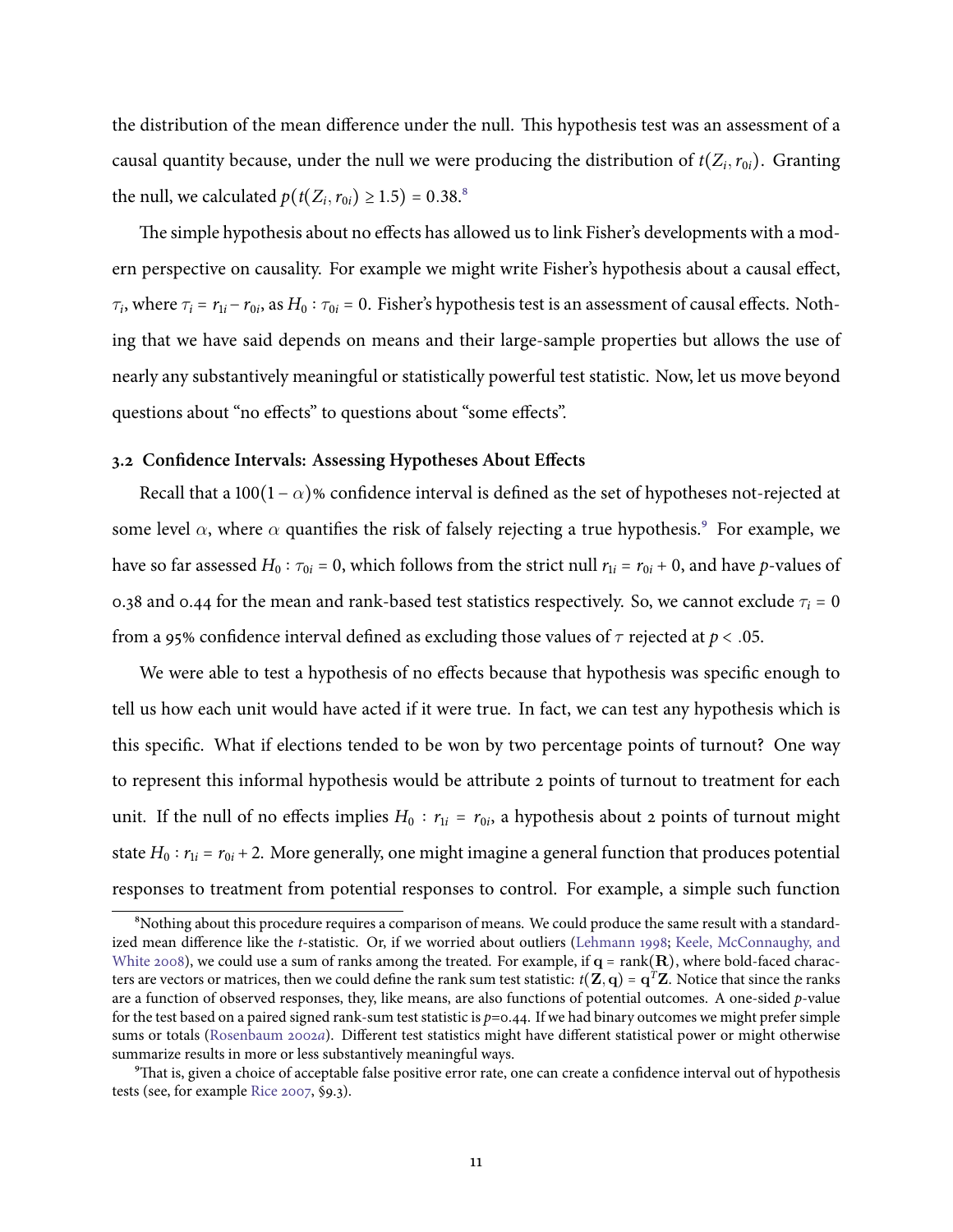states that  $h(r_{0i}) = r_{0i} + \tau = r_{1i}$  which implies that  $r_{0i} = r_{1i} - \tau$  or  $\tau = r_{1i} - r_{0i}$ . This "hypothesis generating function", or "model of effects" (Rosenbaum 2002c), suggests that the potential outcomes under treatment are merely the potential outcomes under control plus some constant  $\tau$  which is the same for all cities. If  $H_0: \tau = \tau_0$ ,  $\tau = r_{1i} - r_{0i}$ , where  $\tau_0$  is a hypothesized value for  $\tau$ , then the identity linking observed to potential outcomes implies something specific about our observed outcomes for cities  $i$ :

<span id="page-12-0"></span>
$$
R_i = Z_i r_{1i} + (1 - Z_i) r_{0i}
$$
 the identity  
\n
$$
= Z_i r_{0i} + Z_i \tau_0 + r_{0i} - Z_i r_{0i}
$$
 substitute  $H_0$  implication for  $r_{1i}$   
\n
$$
r_{0i} = R_i - Z_i \tau_0.
$$
 (3)

If our hypothesis were true, we could recover potential outcomes to control by removing the hypothesized effect from the observed outcomes of treated units: if  $h(r_{0i}) = r_{0i} + \tau$  then  $H_0 : \tau =$  $\tau_0 \Rightarrow R_i = r_{0i} + Z_i \tau_0$ . When we want to entertain the hypothesis that the treatment had no effects,  $\tau_0 = 0$  and so  $H_0$ :  $\tau = 0 \Rightarrow R_i = r_{0i}$  - just as we saw earlier. For a given hypothesized value,  $\tau_0$ , we can repeat the assignment process of the experiment by generating new  $n \times 1$  vectors z that are consistent with the design of the study and calculate  $t(\mathbf{z}, \mathbf{R} - \mathbf{z} \tau_0)$  to represent the test statistic implied by the null hypothesis.<sup>10</sup>

Most of the writing on randomization inference talks about repeating the assignment process using a different language which helps formalize the process. So, here, briefly, we link our interpretation to what readers might find by reading works in statistics. That work follows Fisher (1935) and especially Rosenbaum (2010, 2002c) and uses a thought-experiment of "all of the possible ways for the assignment process to occur" rather than "many repetitions of the assignment process". Imagine a set  $\Omega$  that contains all of the possible vectors describing treatment z (in this case, all of the z look like  $\{1, 0, 1, 0, 1, 0, 1, 0\}$  — eight entries in pairs with one unit in each pair indicating treated (1)

<sup>&</sup>lt;sup>10</sup>We use boldface font to represent vectors and matrices. Here, **R** is  $n \times 1$  vector of observed responses,  $R_i$ , and  $\tau_0$  is also  $n \times 1$  and simply contains  $\tau_0$  for all entries.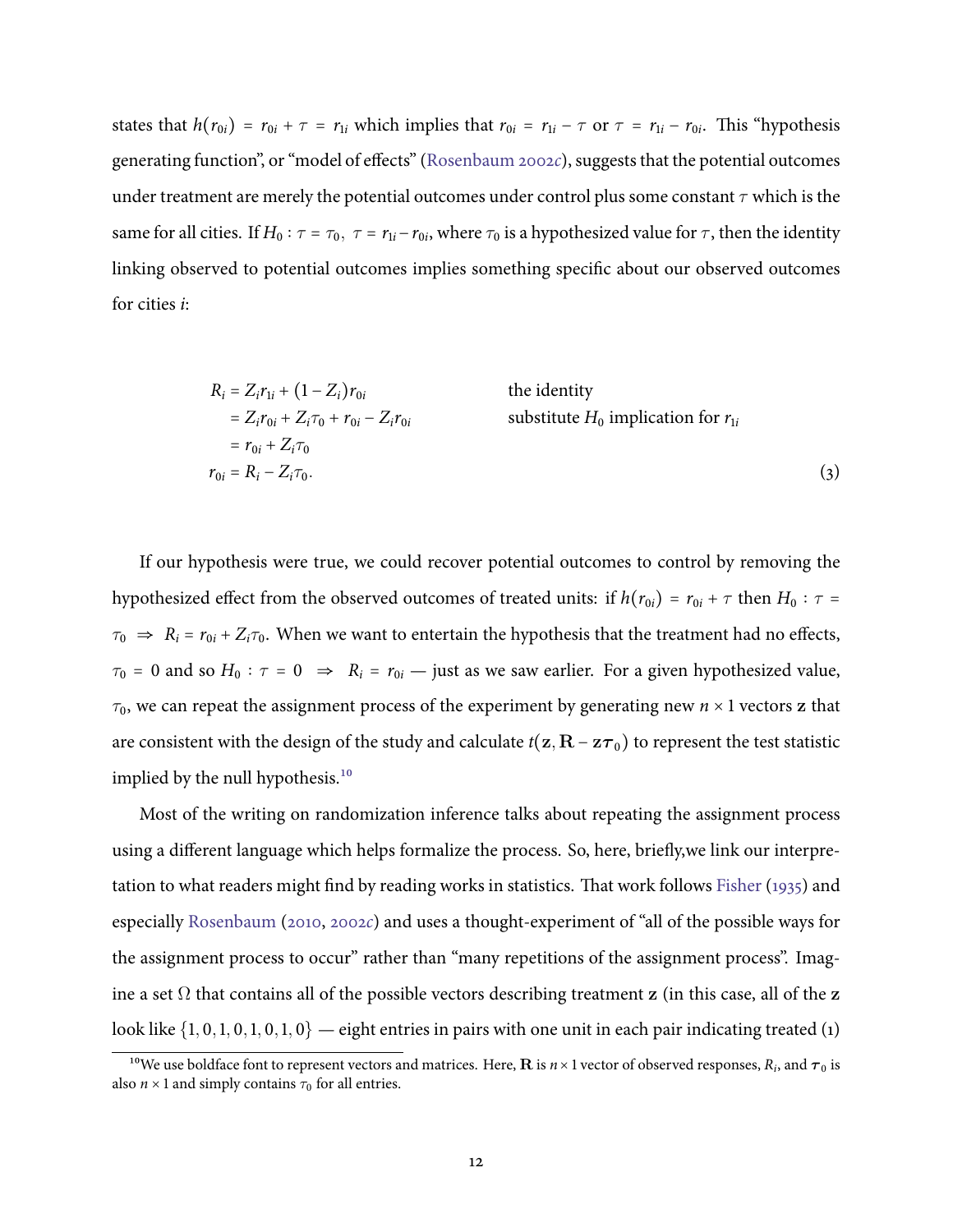<span id="page-13-0"></span>and the other indicating not treated (o)). For the simple strict null of no effect, compare  $t(\mathbf{Z}, \mathbf{R})$  to  $t(\mathbf{z}, \mathbf{R})$  for all possible  $\mathbf{z} \in \Omega$ . Equation 4 summarizes the doubt cast by our observed test statistic against the null hypothesis:

$$
Pr(t(\mathbf{z}, \mathbf{R}) \ge t(\mathbf{Z}, \mathbf{R}) | \tau = \tau_0) = \frac{\sum_{\mathbf{z} \in \Omega} 1\{t(\mathbf{z}, \mathbf{R}) \ge t(\mathbf{Z}, \mathbf{R})\}}{K}
$$
(4)

where  $\Omega$  is the set of all possible treatment assignments, and K is the total number of possible assignments in  $\Omega$ . To generate the randomization distribution representing a hypothesis about constant, additive effects, substitute  $(R - Z\tau_0)$  for R in equation 4. If the p-value is greater than or equal to some  $\alpha$  value,  $\tau_0$  is inside the 100 $\alpha$  confidence interval, otherwise it is excluded from the confidence interval.

At the beginning of  $\S$  3 we raised the possibility that the treatment effect was 2 percentage points of turnout. The logic of equation 3 implies that, if our null hypothesis were true, potential outcomes to control among the treated would be potential outcomes to treatment minus 2:  $r_{0i} = R_i - Z_i$ . We can evaluate the evidence against this hypothesis using the same procedure as above: for each repetition of the experiment calculate the test statistic, now using the adjusted outcomes,  $t(\mathbf{z}, \mathbf{R} - \mathbf{z})$  $z\tau_0$ ).

Repeating the assignment process entertaining this hypothesis tells us that our observed data would not be very surprising from the perspective of  $H_0: \tau_0 = 2$ : we find  $p = 0.5$  using the difference of means test statistic against alternatives in which turnout after treatment is greater than control.

If we repeat this procedure for a range of  $\tau_0$ , we produce a confidence interval. If we set  $\alpha = .12$ , for example, we would reject any  $\tau_0 > 5$ , leading to a one-sided confidence interval of  $\tau \leq 5$ . That is, we can reject hypotheses where the treatment effect is more than 5 percentage points of turnout if we used one-tailed tests as we have so far ( $p = 0.188$  for  $\tau_0 = 5$  but  $p = 0.125$  for  $\tau_0 = 5.1$ ).<sup>11</sup>

An 88% two-sided confidence interval contains those  $\tau_0$  not rejected at  $\alpha$  = .12 using a twotailed test. In this case the two-sided interval is  $\tau \in [-7.00, 6.00]$ . Within this interval the two-sided p-values were all greater than or equal to .25 and outside the interval the  $p$ -values were smaller than

<sup>&</sup>lt;sup>11</sup>The mean difference and paired signed rank test statistics produced identical intervals in this case although the particular  $p$ -values inside the intervals differed.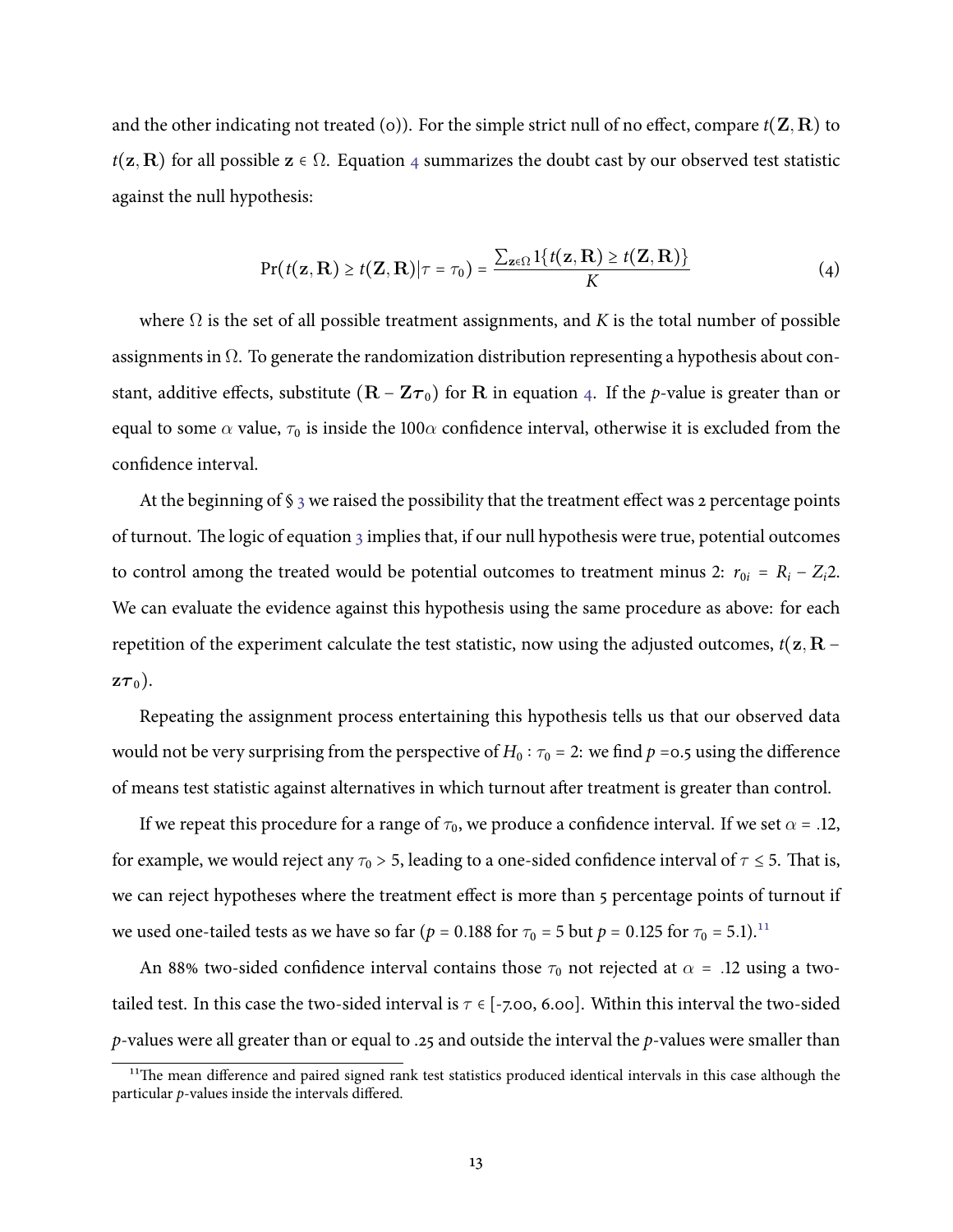or equal to .125.<sup>12</sup>

In most large sample hypothesis testing regimes, the  $p$ -value just inside the boundary of the interval are only a tiny bit larger than those outside. In this case, our 88% CI actually could encompass an 80% CI or even a 75 % CI since the p-values we observe just inside the boundary are .25. Notice one feature of confidence intervals created using randomization inference on display here: The probability that a confidence interval constructed in this way contains the true value of  $\tau$  is at least  $1 - \alpha$ . In this way, confidence intervals created using randomization inference are guaranteed to have correct coverage, and will be conservative if their significance level ( $\alpha$  = .12) is not exactly the same as their size.<sup>13</sup> Rosenbaum (2002c, Chapter 2) also proves that these intervals are unbiased and consistent (such that more information leads to smaller intervals) but that the correct coverage of the intervals does not depend on the sample size or correctness of some model of outcomes.

We could produce a point estimate by shrinking this confidence interval. For example, a 66% interval narrows the range of not-rejected hypotheses considerably: [-2.00, 5.00]. The difference of means test statistic provides a point estimate of 1.5. In this simple case, the point estimates are the hypotheses least surprising from the perspective of the observed data: the hypotheses with the largest  $p$ -values.<sup>14</sup>

#### 3.3 Beyond the Constant Effects Hypothesis

Stating a hypothesis is not the same as assuming a model. The question to be asked of a hypothesis is not whether it is correct but whether it is substantively useful or interesting. Are the hypothetical outcomes under treatment generated by the constant, additive effects function,  $h(r_{0i}) = r_{0i} + \tau$ , scientifically useful or interesting counterfactuals? In this case, one might imagine so — the same

<sup>&</sup>lt;sup>12</sup>We cannot use  $\alpha$  = .05 (for a 95% CI) here because the atom of the probability distribution in this data is 1/16=.0625: in the case of independent assignment across pairs or blocks,  $b, K = \prod_b \left( \frac{n_b}{\sum_{i=1}^{n_b} Z_i} \right)$ . In our case  $K = \prod_{s=1}^{4} 2 = (2)^4 = 16$ . There are only 16 ways to assign a binary treatment within 4 pairs and 8 units.

<sup>&</sup>lt;sup>13</sup>The size of a test is the probability that it will reject a true null hypothesis. The level of a test is the *maximum* probability that it will reject a true null hypothesis (Lehmann and Romano 2006, § 3). (Rosenbaum 2010, page 365) summarizes this distinction nicely: "In typical use, the level of the test is a promise about the test's performance and the size is a fact about its performance, where the achieved fact may be better than the promised performance." Here, the promise is that  $\alpha$  = .12 but the achieved fact is  $\alpha$  = .25. The size and level of tests tend to only differ when information is low (ex. sample sizes are small).

<sup>&</sup>lt;sup>14</sup> Actually, in this case they are the medians of such sets of hypotheses. This is an informal way to talk about what are known as Hodges-Lehmann point estimates. More formally, these point-estimates are defined as the value of the hypothesis that makes a test statistic equal to its expectation when the null of no effects is maintained. See the theory in (Hodges and Lehmann 1963) and elaborated in (Rosenbaum 1993).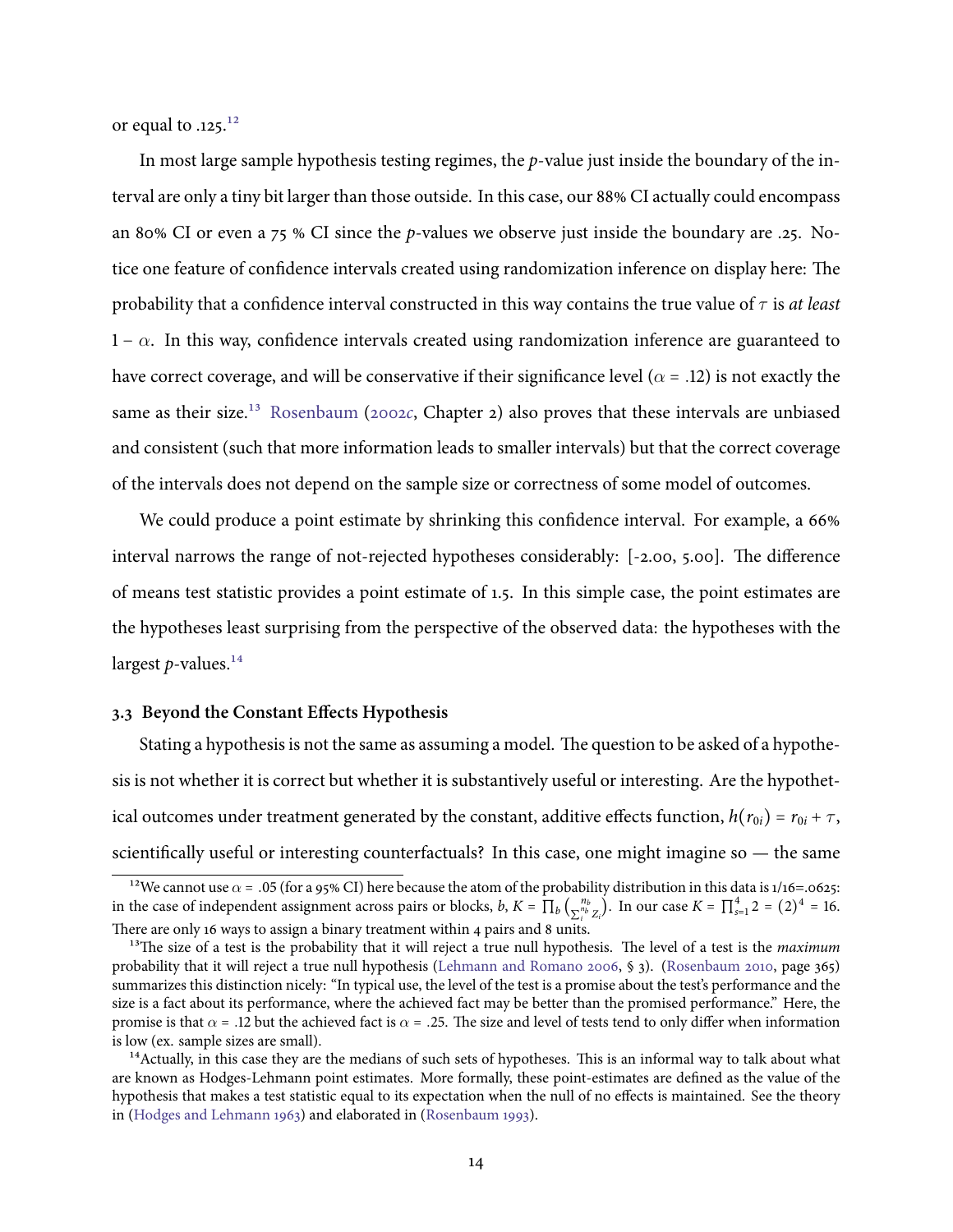kind of media campaign within U.S. cities chosen to have similar institutional and electoral features in the same year might reasonably have the same effect in each city. Yet, these hypotheses ought not exhaust our imagination. Any scientifically interesting hypothesis may be formulated in this way and assessed using the machinery described above. Rejection of a null hypothesis means that the data are surprising from the perspective of the hypothesis. The data could be surprising either because our hypothesis generating function is not well supported by the data (say, if  $r_{1i} = \tau_i + r_{0i}$ rather than  $r_{1i} = \tau + r_{0i}$ ) or because our hypothesis generator is plausible but the particular value of  $\tau$  is not plausible. In either case, the confidence interval produced by rejecting hypotheses will have the correct coverage even if it might be wider than desired.<sup>15</sup>

To demonstrate that Fisher's approach is not limited to assessing hypotheses about constant effects, we here build a hypothesis generator that is a bit more tailored to our study and more complex. We observe baseline turnout for each city, so a difference-in-differences type of design. For example, we can calculate a treated vs. control difference of 22-16=6 in the pair where advertisements ran in Sioux City but not in Saginaw. Yet, in the mayoral election prior to treatment, the difference in turnout between Sioux City and Saginaw was  $21-17=5$ . One might imagine, based on this comparison of baseline outcomes, some of the 6 point difference observed post-treatment might be attributable to the 5 point baseline difference. This reasoning suggests suggest a generator like:  $h(r_{0i}) = r_{1i} = r_{0i} + \tau - (x_i - x_i)$ , where x is baseline turnout and i and j are the paired units. When we solve for  $\tau$ ,  $\tau = (r_{1i} - r_{0i}) - (x_i - x_i)$ , we see that the post-treatment difference is adjusted by the pre-treatment difference. However, we also wonder whether the actual effect of the treatment depends on the level of baseline turnout. At the extreme, we imagine different ceiling and floor effects: changing turnout in a place where no one turns out (or everyone turns out) might require much more effort than changing turnout in places where some but not everyone turns out. For now, and for simplicity, we presume a linear relationship  $-$  as the level of baseline turnout increases, we

<sup>&</sup>lt;sup>15</sup>For example, Gadbury (2001) and Robins (2002, § 2.1) both show that the coverage remains correct when the true hypothesis generator is  $r_{1i} = \tau_i + r_{0i}$  but  $r_{1i} = \tau + r_{0i}$  is tested. Rosenbaum (2002d, § 3-6) explains the equivalences between estimating an average treatment effect and testing a sequence of hypotheses about individual causal effects. Other examples of hypothesis other than the constant, additive effects hypothesis include Hansen and Bowers (2009), who assess additive hypotheses about binary outcomes which vary by individual  $(r_{0i} = r_{1i} - \tau_i, \tau \in 0, 1, r_{1i} \ge r_{0i})$ , and Rosenbaum (2002e) who inspects hypotheses about  $r_{1i} > \theta > r_{0i}$  where  $\theta$  is some value of the order statistics of  $r_{0i}$ . See also § 2.4.5 in Rosenbaum (2010) for an assessment of "Tobit" style effects in which  $r_{0i} = \max(r_{Ti} - \tau_0, 0)$ .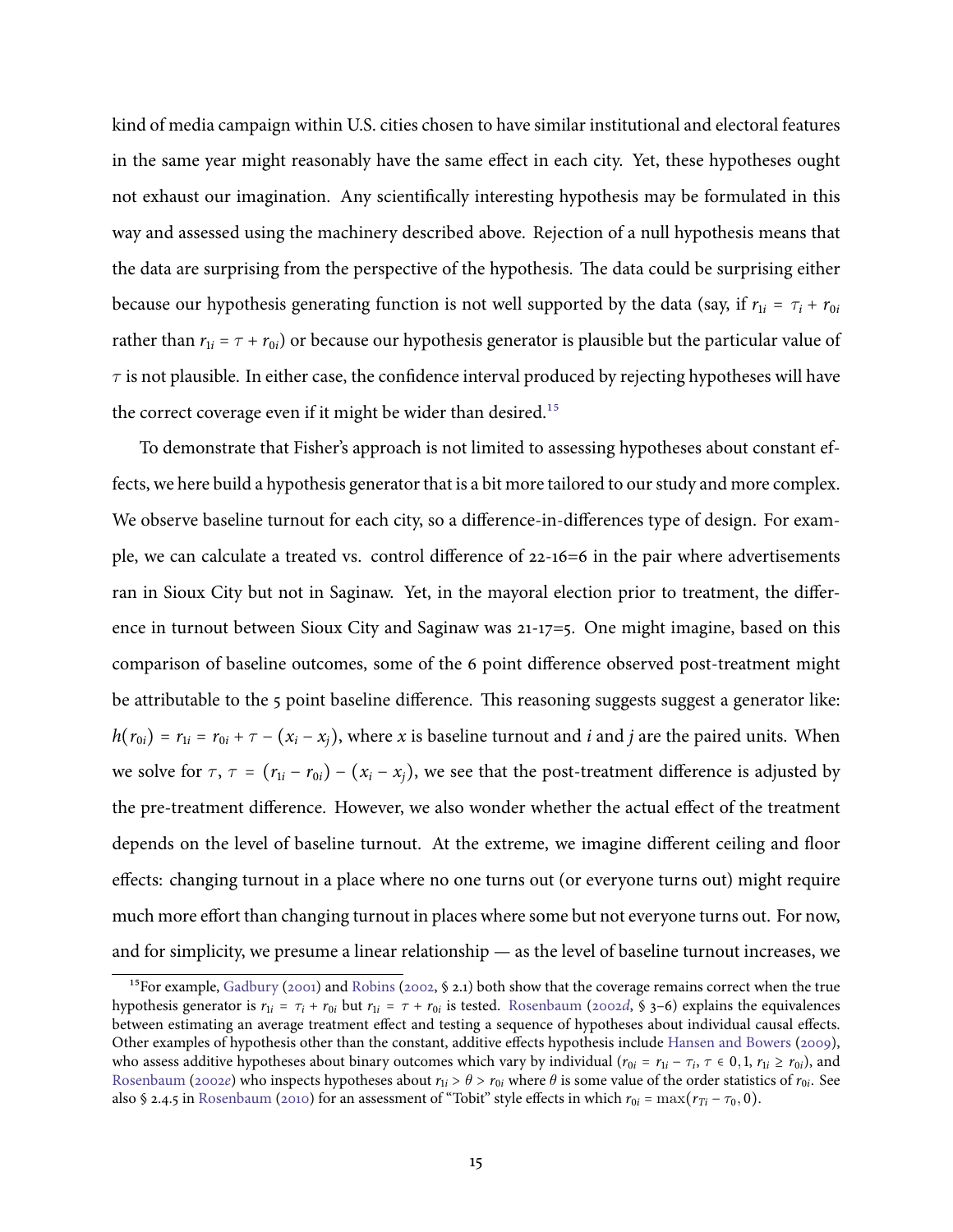<span id="page-16-0"></span>imagine that the treatment effect itself will increase. These two considerations lead to the following generator:

$$
h(r_{0i}) = r_{1i} = r_{0i} + \beta \tau x_i - (x_i - x_i)
$$
\n(5)

Equation 5 is a difference-in-differences-style of hypothesis but adding dependence on the level of  $x_i$  — on pre-treatment turnout for the unit about which we are hypothesizing. The  $x_i - x_j$  term is the difference between the paired units in baseline turnout. The causal effect of interest,  $\tau$ , is still a constant, but any given city receives a proportion of the treatment effect  $\beta\tau$  depending on the baseline turnout of the city,  $x_i$ , and this effect is adjusted by the baseline or placebo difference between the two cities in the pair.

Just as (3) showed how the hypothesis generator  $h(r_{0i}) = r_{1i} = r_{0i} + \tau$  implies that  $r_{0i} = R_i - Z_i \tau$ , equation 5 and (2) imply that when we entertain this hypothesis we can recover potential responses to control by adjusting our observed outcomes such that  $r_{0ib} = R_{ib} - Z_i (x_{ib} - \beta \tau (x_i - x_j)).$ 

For simplicity, we set  $\beta$  = .2 and tested hypotheses about  $\tau$ : the largest treatment effect not rejected at  $\alpha$  = .12 was 1.2: our one-sided 88% confidence interval is ( $\infty$ , 1.2) We could have also tested hypotheses about *both*  $\beta$  and  $\tau$  here — showing either a 2-dimensional confidence region or some version of an interval about  $\tau$  conditioning on tests of  $\beta$  following the example of Nolen and Hudgens (2011). We do not do such a test here because the point of this more complex hypothesis was not to claim that this hypothesis is the most scientifically interesting way to think about how treatment turns into outcomes in this study, but to dispel myths about the requirement of constant effects which have hindered the adoption of these methods and to show another way that social scientific theory or research design and substantive knowledge may assist and enhance statistical inference in Fisher's approach.

# 4 Using what we know: Model-assisted, Randomization-justified Inference

Political scientists know a lot about turnout. And we have shown how we can assess hypotheses in which we directly represent some of our knowledge about turnout and potential outcomes and our design. Yet, a more common approach among political scientists is to use linear models in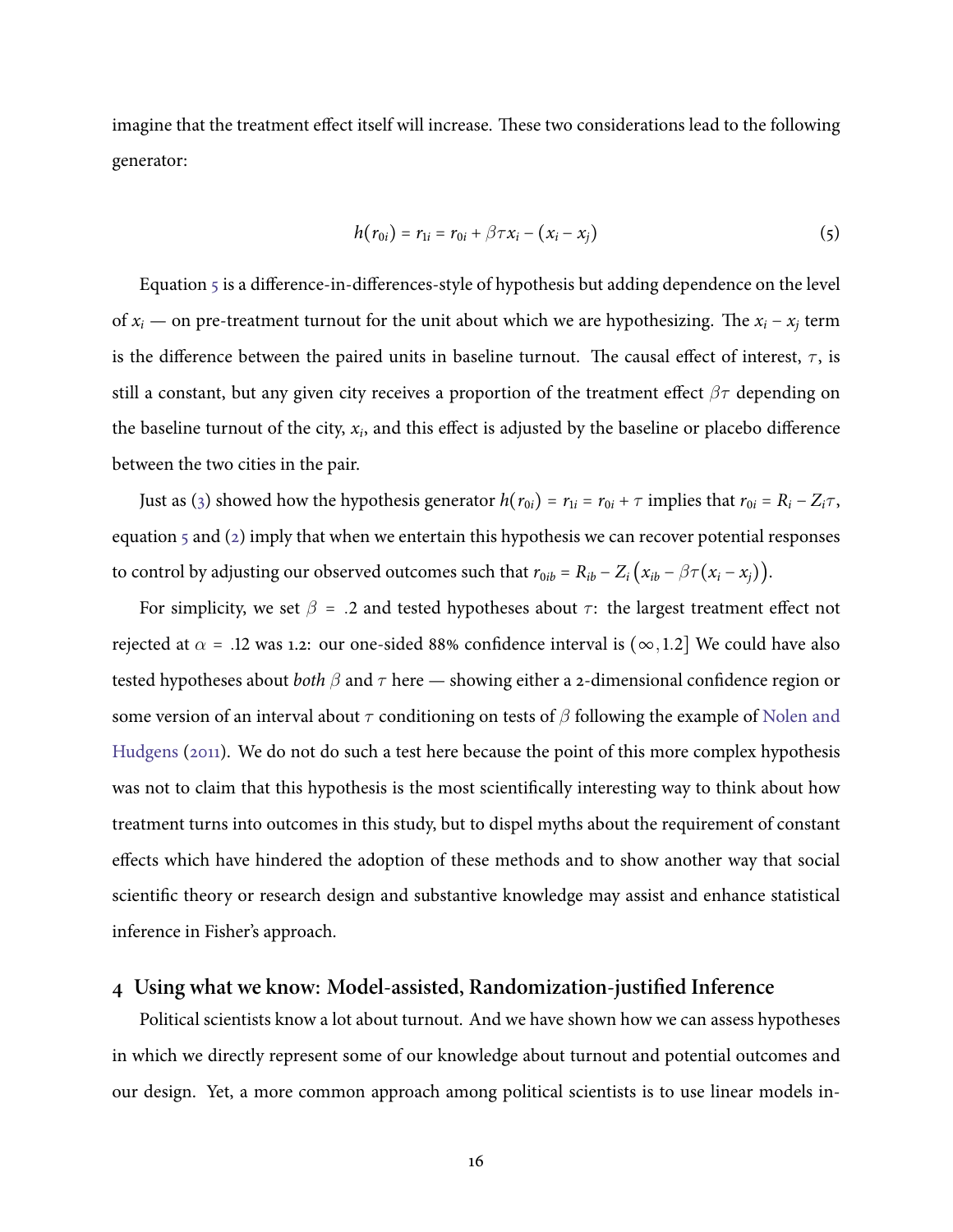cluding well-known predictors of outcomes to increase the precision with which treatment effects are estimated. Since we are most comfortable with linear models, and linear models are very useful and flexible tools, can Fisher's approach be compatible with such models? In addition, we have long known that one can shrink the sizes of confidence intervals using such information to "adjust" our test statistics for covariates (often known as "covariance adjustment").<sup>16</sup> Yet, Fisher's original approach did not make it clear how one might use the additional information in randomizationbased hypothesis testing. And, the extensive literature on adjustment of randomized experiments is contentious because of fears that exploration of adjustment strategies will led to misleading characterizations of treatment effects: estimating many different linear regression models in the process of adjustment may yield a treatment effect that appears particularly large, but which, in fact, is merely an artifact of the kinds of linear interpolation and extrapolation of a given specification. More over, statistical inference for treatment effects after such data snooping is also suspect: one hundred tests with pre-specified rejection level  $\alpha$  = .05 will falsely reject the true null of no effect five times. These problems of data snooping are well known. Current best practice in the world of clinical trials involves a public declaration in advance of the experiment of an adjustment strategy using one of the online trial registries and also to report unadjusted results.<sup>17</sup> The Experiments in Governance and Politics group is currently working to translate such procedures to the social sciences.<sup>18</sup>

At first glance it appears that any attempt to adjust experimental data without advance public registration will run afoul of such criticisms. Yet, we will briefly show here that covariance adjusted randomization inference offers a particular benefit in this regard, allowing a search over adjustment specification without risking the problems of data snooping. First, however, let us briefly explain how one may "adjust" treatment effects in the spirit of Fisher's randomization inference.

Recall that the procedure for randomization inference depends on focusing attention on a specific substantively interesting set of hypotheses: claims about counterfactual comparisons. For example,  $H_0: \tau = \tau_0$  and  $\tau = \mathbf{r}_1 - \mathbf{r}_0 = \tau \mathbf{I}$ , where **I** is the identity matrix, implies a particular  $\mathbf{r}_0$  that we can observe by adjusting observed responses such that  $\mathbf{r}_0 = \mathbf{R} - \tau_0 \mathbf{Z}$ . The design of the experiment

<sup>&</sup>lt;sup>16</sup>See Cox and McCullagh (1982); Bowers (2011); Keele, McConnaughy, and White (2010) for only a few of the overviews of such adjustment.

<sup>&</sup>lt;sup>17</sup>http://www.consort-statement.org/

<sup>&</sup>lt;sup>18</sup>http://e-gap.org/resources/standards-project-registration/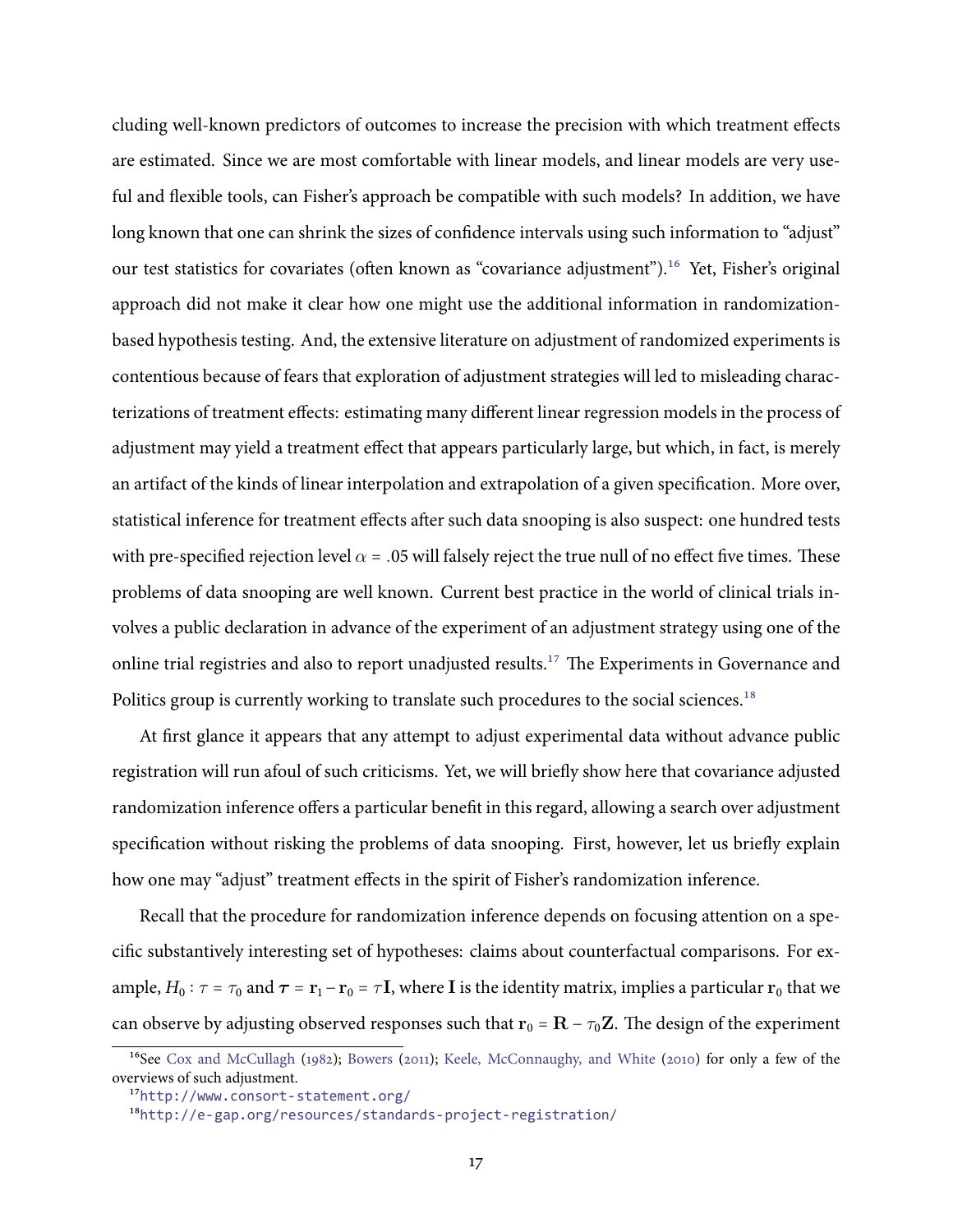allows us to instruct our computers to repeat it while calculating  $t(\mathbf{z}, \mathbf{r}_0; \mathbf{z} \in \Omega)$  for each hypothetical repetition. The collection of such test statistics is the null randomization distribution against which we compare our observed  $t(\mathbf{Z}, \mathbf{R})$  in an effort to discredit  $H_0$ .

The width of the distribution of  $t(\mathbf{Z}, \mathbf{r}_0)$  depends in part on differences in potential outcomes given different treatment assignments (i.e. a difference between treated and control subjects) but part of this variation within treated and control observations is due to covariates (observed or unobserved). Noisy outcomes will make it harder to distinguish control from treated observations. Imagine that we could regress  $r_0$  on some set of covariates in the  $n \times p$  matrix x but not Z; say these covariates are known from previous literature to predict aggregate turnout. The residuals from such a regression, e, should be less variable than  $r_0$  and uncorrelated with x. Such a regression would not involve looking at effects of treatment, and thus, protects our inferences from concerns about data mining. But such a regression is impossible since we do not observe  $r_0$  for cities where  $Z_i = 1$ . Fisher, however, shows that the process of hypothesis testing allows us to replace  $r_0$  with some function of what we do observe. Rosenbaum (2002b,  $\S$  2.4) shows us that we can define a "residual producing function" or perhaps a "de-noising function" (our terms, his idea)  $\tilde{\varepsilon}(\mathbf{r}_0, \mathbf{x}) = \mathbf{e}$  and, given some hypothesis generating function, one can test hypotheses  $H_0: \tau = \tau_0$  using  $t(\mathbf{Z}, \mathbf{e})$ . To summarize, a regression model can aid the production of randomization justified confidence intervals via the following steps:

- Define a function to produce residuals (outcomes purged of covariate-based noise).  $\tilde{\varepsilon}(\mathbf{r}_0, \mathbf{x}) = \mathbf{e}$ . The residuals, e will be calculated from fixed quantities  $r_0$  and x and so will be fixed just as  $r_0$  itself is fixed under the null.
- Compute adjusted outcomes based on some hypothesis. For example, hypotheses of the form  $H_0$ :  $\tau = \tau_0$ ,  $\mathbf{r}_1 = h(\mathbf{r}_0) = \mathbf{r}_0 + \tau$  imply that we can calculate  $\mathbf{e}_0 = \tilde{\varepsilon}(\mathbf{R} - \tau_0 \mathbf{Z}, \mathbf{x})$  where x is a matrix of covariates predicting R and  $\tau$  is a scalar.
- Compute  $t(\mathbf{Z}, \mathbf{e}_0)$  and compare to  $t(\mathbf{z}, \mathbf{e}_0; \mathbf{z} \in \Omega)$  for a p-value. Recall that  $\Omega$  can be thought of as the collection of possible treatment assignment configurations (accessed by repeating the assignment process using our computer).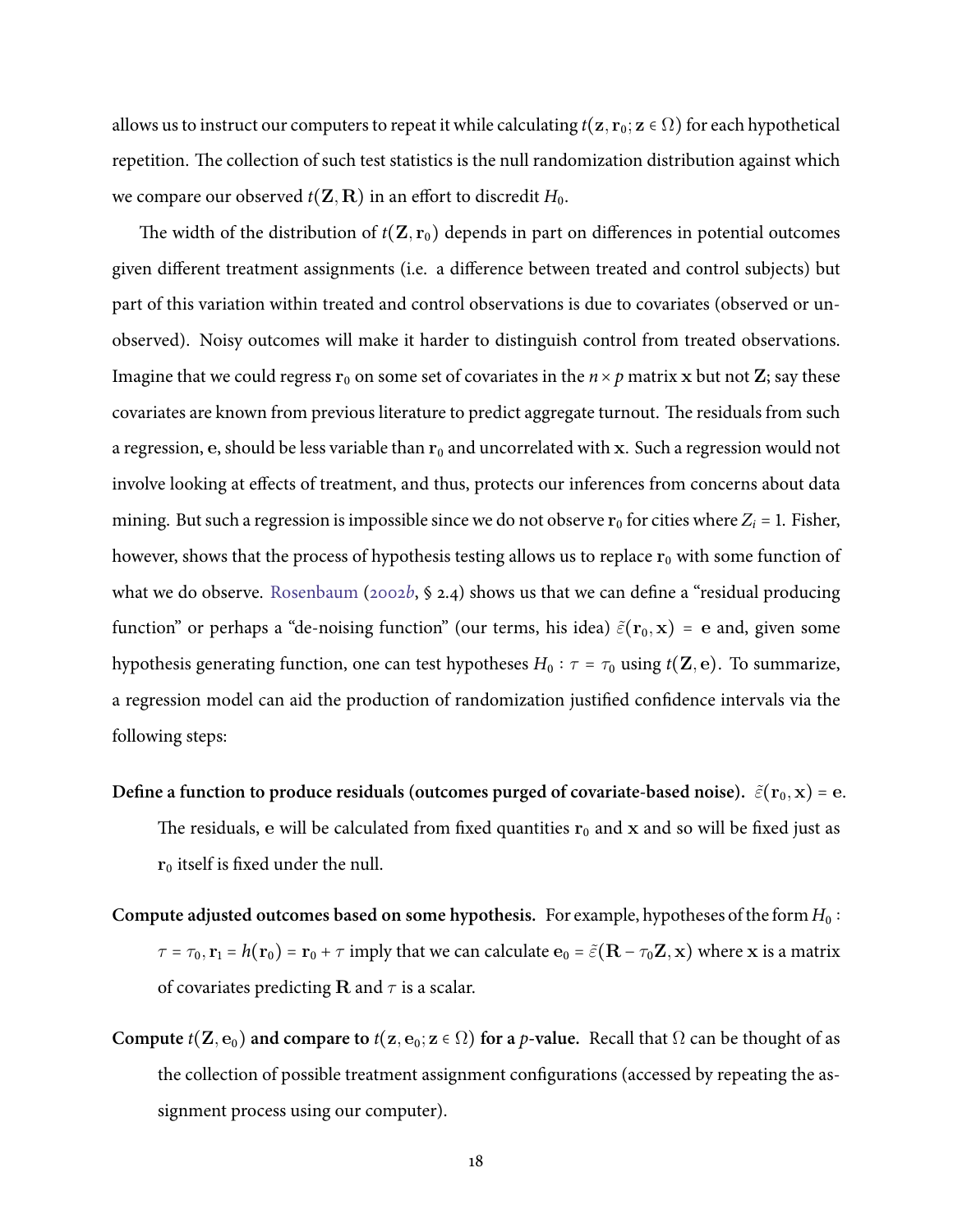Any attempt to use covariates must engage with a number of questions: Which covariates ought to be included? Which function of covariates ought to be fit? Which fitting procedure (least squares? least absolute deviations? outlier resistent least squares?)? Luckily, the procedure outlined above allows analysts to use the data to answer such questions as long as treatment effects are not calculated until after the exploration is complete: covariance adjustment in the context of randomization inference separates adjustment from assessment of treatment effects.

Here, very briefly, we describe how we applied these general ideas to eight city study. Our sample is small and so concerns about overfitting loomed somewhat large for us — a model fit to 8 observations taking pairing into account would lead us to an  $R^2 \approx 1$  merely by including 3 covariates. To heavily penalize overfit solutions we used two strategies. First, we departed from Rosenbaum's article, and restricted our model fitting and selection (of variable and of tuning parameters) to the control group only. And second, we did model selection and penalization using median regression (which is influential point resistent) (Koenker 2005) with a lasso penalty (Tibshirani 1996) for each parameter (which is very overfitting resistent). We chose tuning parameters following the adaptive lasso procedure of Zou (2006) but as applied to quantile regression (fitting only the median) (Koenker 2005, § 4.9.2) and extrapolated the final fit to the treatment group in order to produce residuals.<sup>19</sup> We made this choice in large part because the process of inverting the hypothesis tests in such a small sample was overly sensitive to influential points.

We also chose this procedure in order to show how easily the basic ideas from Fisher can relate to the most modern approaches to model-fitting in statistics and machine learning. Moreover, not only is the adaptive lasso new (and its link to median regression even newer), but statistical inference for these estimators is not well worked out. For example, Chatterjee and Lahiri (2011) propose a residual bootstrap approach for inference about the coefficients in lasso models reacting to disappointing theoretical findings about the large sample properties of lasso estimators.<sup>20</sup> Thus, we can highlight another benefit of Fisher's basic ideas: we can fit models, using the most modern model selection and variable selection technology (so new that statistical inference is on somewhat shaky ground

<sup>&</sup>lt;sup>19</sup>More details on how we chose a covariance adjustment specification are available in the source code of this document available online at http://.

<sup>&</sup>lt;sup>20</sup>The software we used, quantreg (Koenker 2011), refuses to produce standard errors let alone p-values for coefficients estimated by it.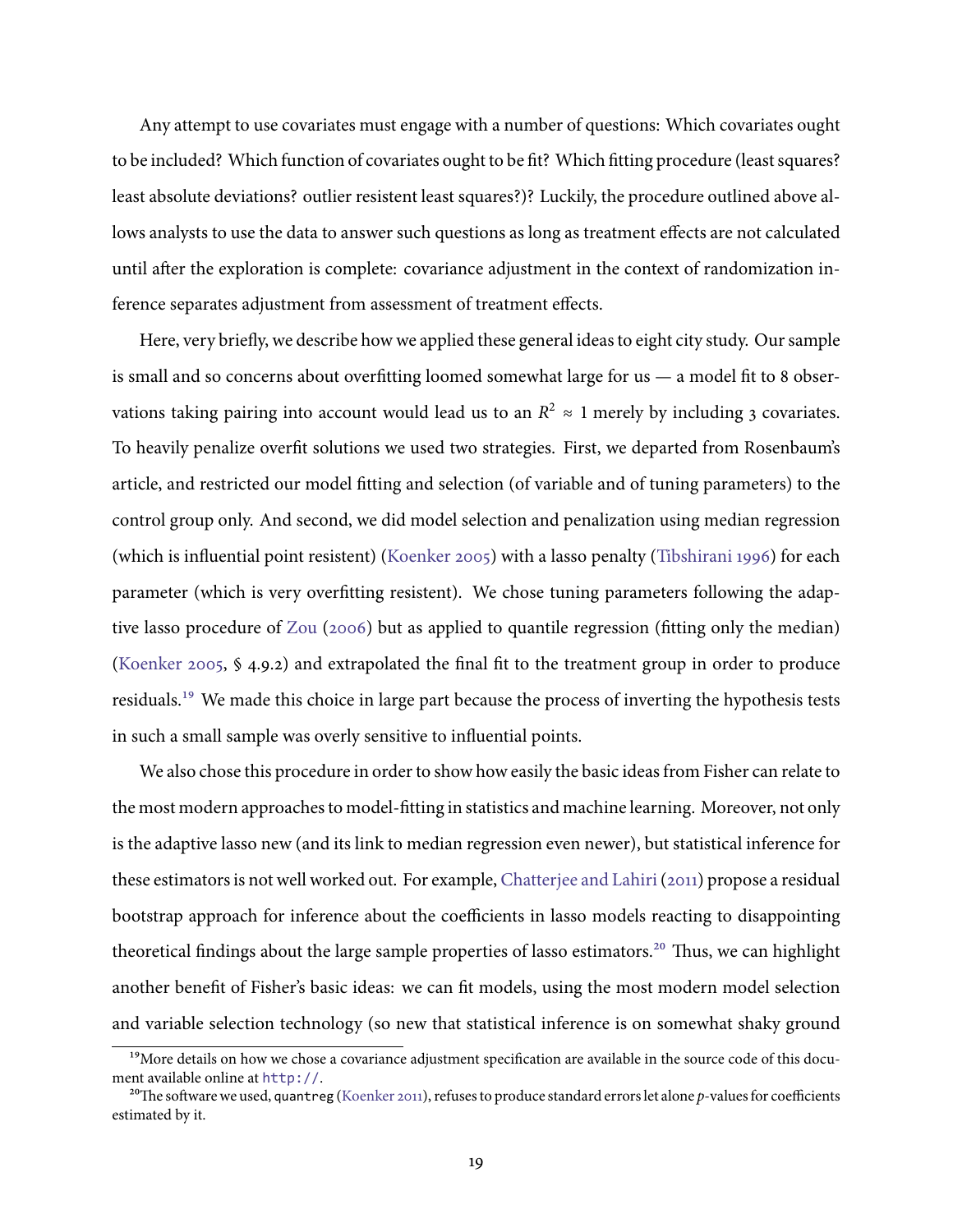even if the model selection part is firm) but our statistical inference occurs after such fitting is over and does not depend on any of the same assumptions.

Using the adaptive lasso-penalized median regression procedure outlined above, the same simple hypothesis generating function of  $h(r_{0i}) = r_{0i} + \tau = r_{1i} H_0 : \tau = \tau_0$  we find that we can reject hypotheses greater than  $\tau_0$  = 2.1 at  $\alpha$  = .12 using a one-tailed test — about half the length of the unadjusted interval. A two-sided confidence interval is bounded by -3.2 and 5.0 points of turnout difference after this covariance adjustment.

This change in the confidence interval does not change its operating characteristics: Fisher's method rejects a true null at  $\alpha = (1/8)$  exactly 1/8 of the time with or without adjustment. And, we could have assessed the more complex hypotheses generated by equation  $\frac{1}{2}$  on these less noisy outcomes as well.

#### 4.1 Regression without Regrets?

Models relating covariates to outcomes are meant only to reduce noise in the outcomes in this method. We emphasized  $\tilde{\varepsilon}(\mathbf{r}_0, \mathbf{x})$  above — a noise-reduction or residual-producing function rather than  $\hat{\mathbf{R}} = \mathbf{x}\hat{\boldsymbol{\beta}}$  because we never need to examine the coefficients relating covariates to outcomes let alone assess uncertainty about them in this model. Recall that the only source of randomness in this framework about which we have confidence is Z, and  $\tilde{\varepsilon}(\mathbf{r}_0, \mathbf{x})$  does not include Z. This is not to say that one must not be thoughtful in choosing such a model. Incorrect specifications will add noise and will thus make the confidence interval wider but will not change the coverage of the confidence interval. Finally, notice that this is a method for hypothesis testing, not estimation. We are not using the residuals to produce point estimates.

Recall that regression in this approach does not estimate a causal effect, rather it removes noise from outcomes to enable more precise tests of hypotheses about causal effects. In this way, attention turns to using substantive knowledge to specify hypotheses of interest among the many possible to test, and also to produce useful regression specifications (useful, in that they soak up non-treatment related noise in outcomes based on knowledge about the substance).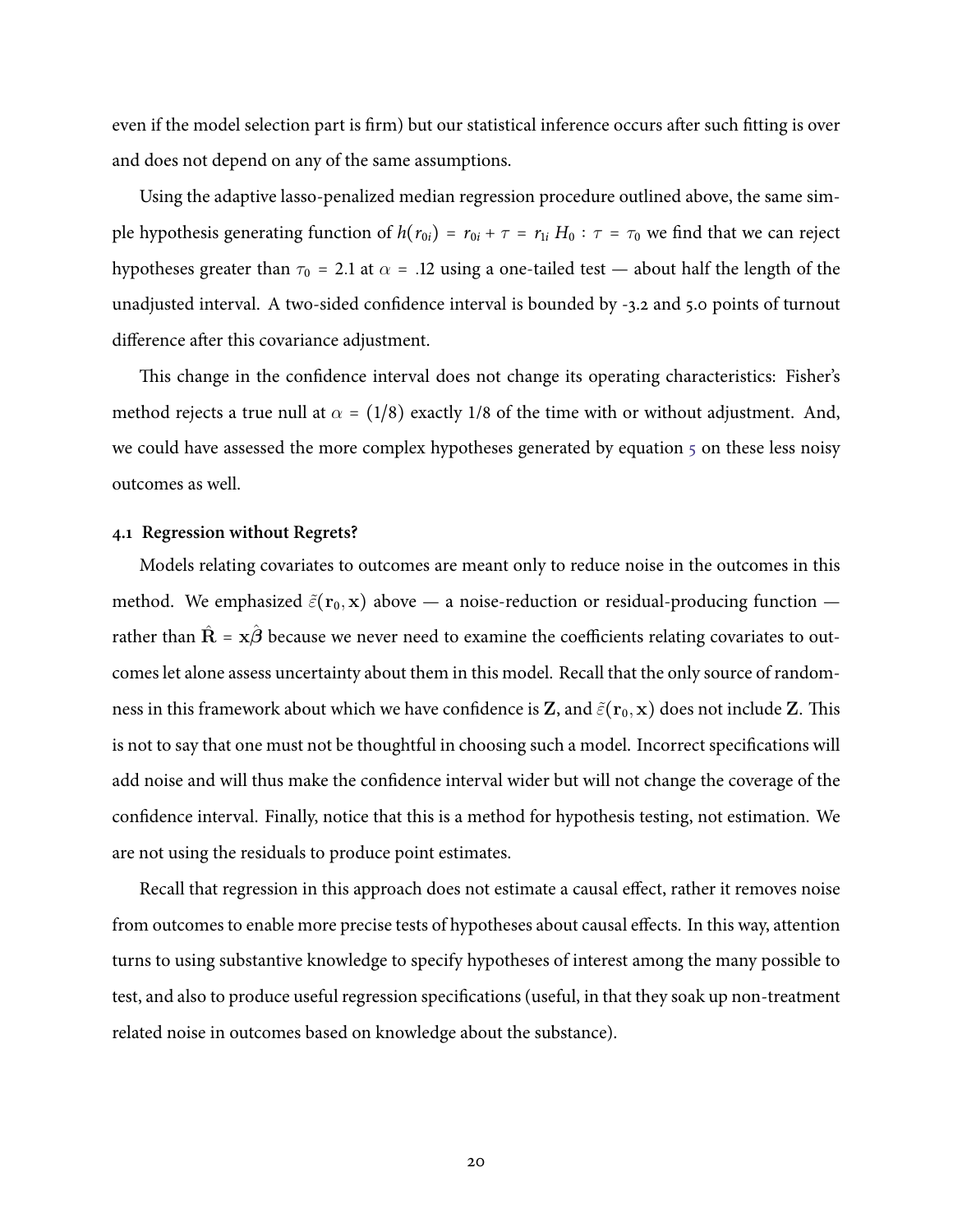## 5 Summary: Fisher's promise is now feasible

Statistical inference, as inference, enables guessing about unobserved quantities using the principles of probability. We have shown that the unknowns in Fisher's approach can be understood as the potential responses to treatment among the control group (or to control among the treatment group). And we have shown how this approach can fruitfully answer questions of interest to political scientists using analytic objects like confidence intervals or linear models which do not immediately suggest themselves as useful when one considers the Fisher's 1935 test of the sharp null of no effects.

We have shown that statistical inference does not require a model of outcomes or specific hypotheses about non-zero effects as long as (1) one restricts attention to tests of the sharp null of no effect and (2) one believes one's model of assignment (i.e. believes reports about how randomization occurred — not about how treatment was actually administered, but about how the random numbers themselves were generated). Inference about effects (rather than about the plausibility of no effects) requires adding substantive knowledge about the process relating treatment to potential outcomes. Statistical inference can be made more precise if the analyst knows something about the outcomes and uses this information for noise-reduction. At no point did we rest the validity of the coverage of the confidence interval on an outcome-data-generating-process model (like a common likelihood function) or on asymptotics or on correctness of some function linking covariates and treatment to each other and to outcomes, although we did add more and more structure to the inference. What is nice about this, we think, is that statistical inference in experiments is reliable in a special way. Even if one prefers a *t*-test or common regression model for statistical inference in experiments, randomization inference offers a check on such approximations. Those who know the history of statistics will not find these facts surprising, although they might be happy to see how the work of Neyman and Fisher can be extended to handle modern data analysis problems. Others, who did know about Fisher's work, will be, we hope, pleasantly surprised.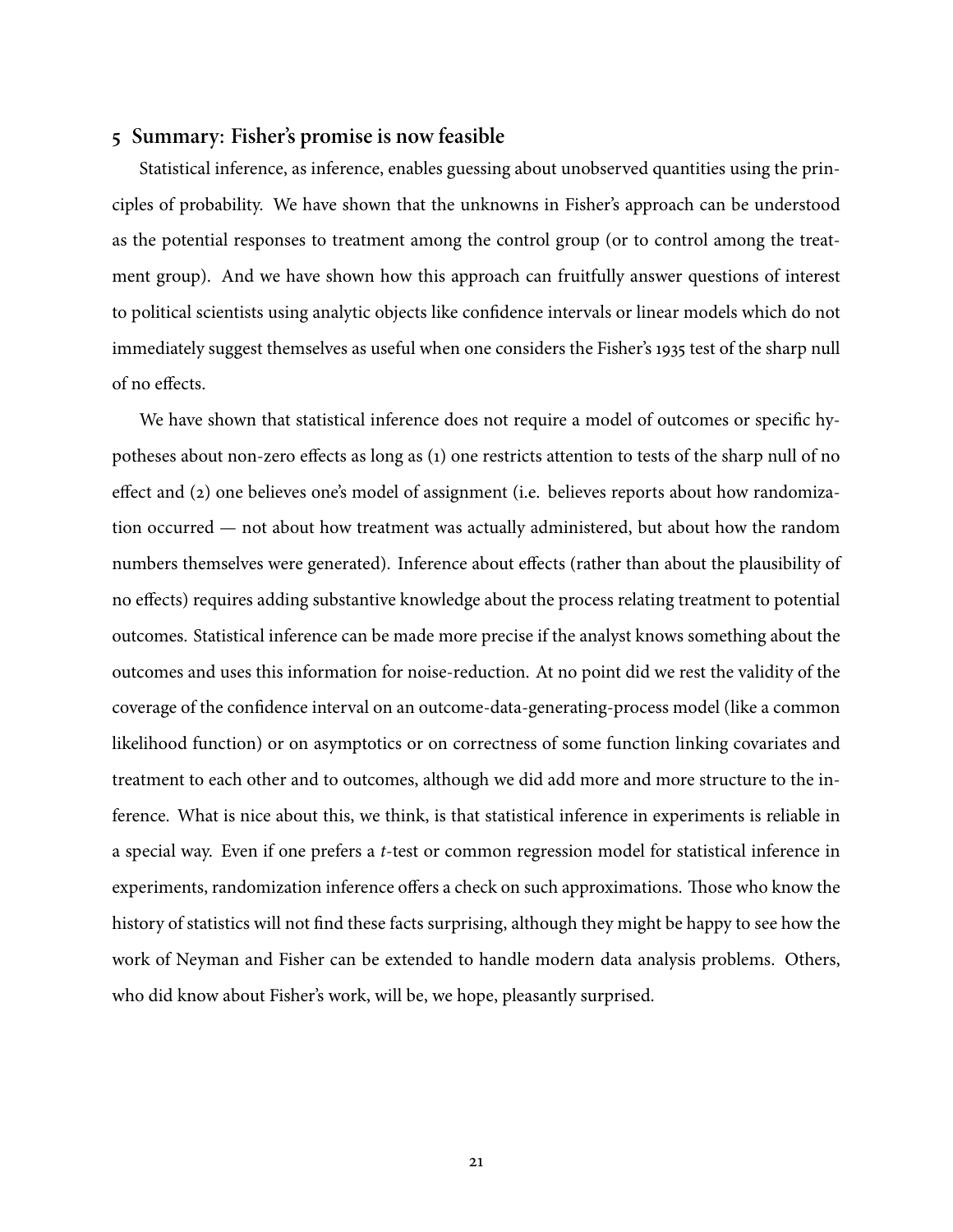## 6 Discussion: Fisher and Neyman.

In a sense, randomization inference allows scientific attention to focus on the political phenomena of interest: what causes what? what counterfactuals ought we to entertain? what units received the treatment, in what way? That more information is better within this framework is a good thing. Randomized experiments make models of assignment more credible (in general) than observational studies. And randomized experiments are a natural place to apply these methods.<sup>21</sup> In cases where physical randomization has occurred, then it is certain that the scholar knows a lot more about the assignment mechanism than anything else. In that case, there are few arguments against using randomization inference in principle although one may pragmatically approximate randomizationbased results using other methods (while knowing that such approximations are assessable using the randomization-based methods).

There are two other goals interrelated goals in the analysis and design of experiments that are not directly addressed in this paper but which are focuses of other modes of statistical inference: testing weak null hypotheses and extrapolation or forecasting. The fact that one mode of inference cannot do it all is not a reason to ignore it, yet it is reasonable to expect some comparison with extant methods in an exposition such as this.

Before Fisher (1935), Neyman (1923 [1990]) invented a version of statistical inference that depended on a physical randomization process for validity and justification. Neyman's randomization inference used knowledge of the sampling process and the size and nature of the finite population to characterize a sampling distribution for a difference of means (or totals). The Normal shape of this sampling distribution arose from large-sample arguments and the use of the mean (or sums) to summarize causal effects. This mode of large-sample random-sampling randomization inference naturally attracted early survey statisticians, and it has since been very well developed and plays central roles in most major survey sampling projects (see for only three exemplar textbooks Kish 1965; Lohr 1999; Särndal 2003). Neyman's mode is particularly useful when information is high (i.e. samples are large enough to justify a central limit theorem), the sampling process from the popula-

<sup>&</sup>lt;sup>21</sup>Keele, McConnaughy, and White (2008) provide a detailed argument in favor of applying these kinds of techniques to laboratory experiments.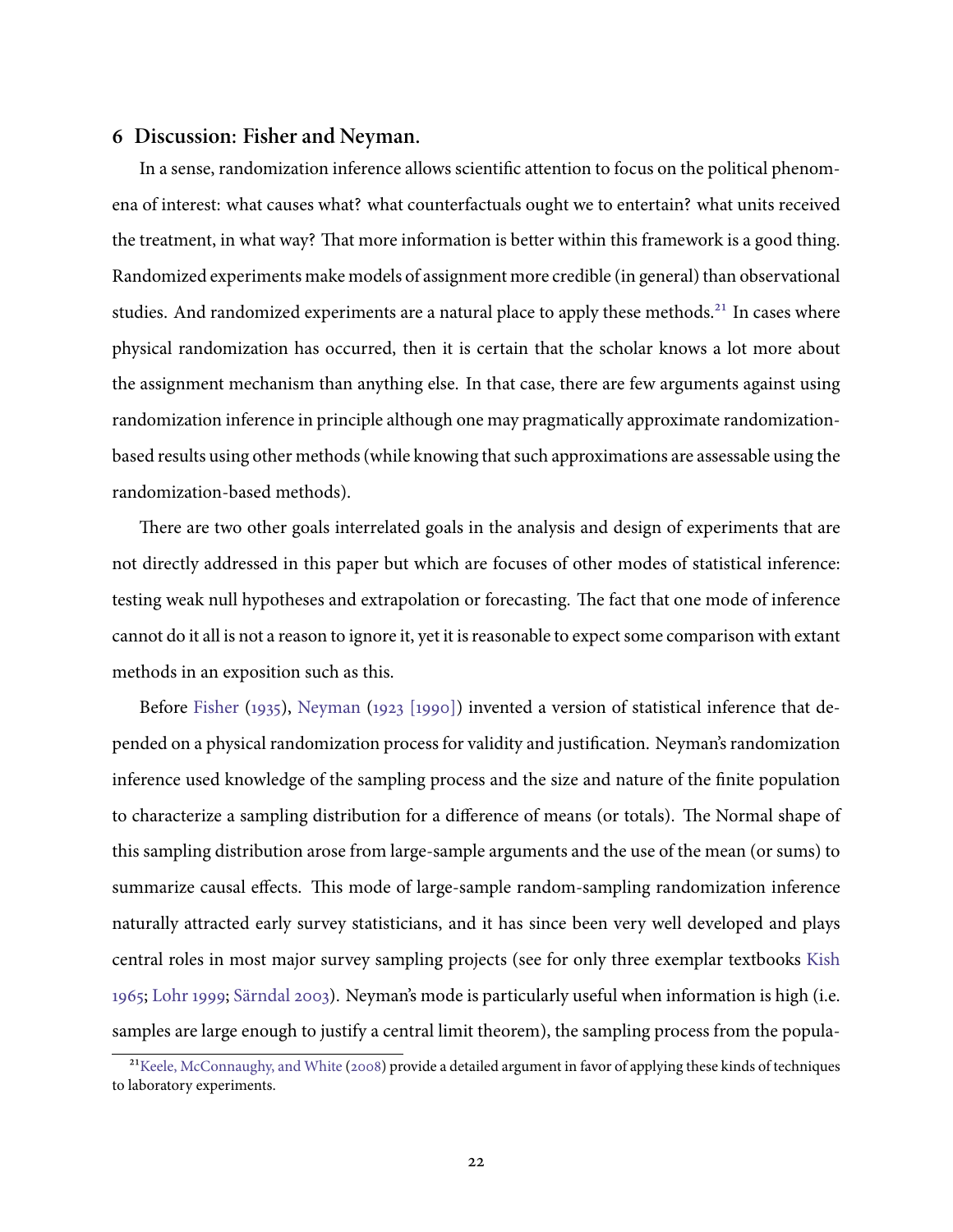tion is known, and attention is focused on means or sums (for which central limit theorem results are easily available).

Neyman (1923 [1990]) not only proposed a new method of randomization inference, but he also proposed the idea of potential outcomes as a way to formalize thinking about causal effects. He was especially worried about the fundamental problem of causal inference. His solution was to average over the unobserved potential outcomes and to use the fact of random sampling and the large-sample properties of expected values to show that, in expectation, the expected value of  $r_{1i}$  in the treatment group is the same as the expected value of  $r_{1i}$  in the control group. That is, Neyman proposed to aggregate potential outcomes to solve the fundamental problem of causal inference whereas Fisher proposed handling the missing data problem with hypotheses. Neyman's solution is very clever not only because the large-sample properties of means are mathematically tractable but also because it linked the problem of causal inference with a method for statistical inference.

Neyman's work thus provided a way to state hypotheses about causal effects. His solution says nothing about the effects on any given unit, but rather posits effects at the level of aggregates: hypothesizing about no average treatment effect rather than no treatment effect. Freedman, Pisani, and Purves (2007, A-32-A-33) call this model a "weak null" compared to the "strong null" discussed in this paper. A weak null hypothesis of no effect of advertising on turnout would posit that, in the unobserved population of cities, the average turnout of treated cities is no difference from the average turnout of control cities. The weak null of no average treatment effects would be satisfied, for example, if the treatment caused some cities to have large negative effects from advertising as long as these negative effects are balanced by other cities having large positive effects. The "strong null", as described here, says that, in the observed set of cities, each city would display the same turnout regardless of advertising. Weak null hypotheses may be tested using randomization inference, as was originally shown by Neyman (1923 [1990]) where the sample in hand arises as a random sample from the population. Knowing the random sampling process allows one to repeat it and thus describe a sampling distribution for the average treatment effect under the weak null.

Weak nulls tend to be most useful when the point of the statistical analysis itself is extrapolation. Strong null hypotheses tend to be of scientific interest when the question is about what happened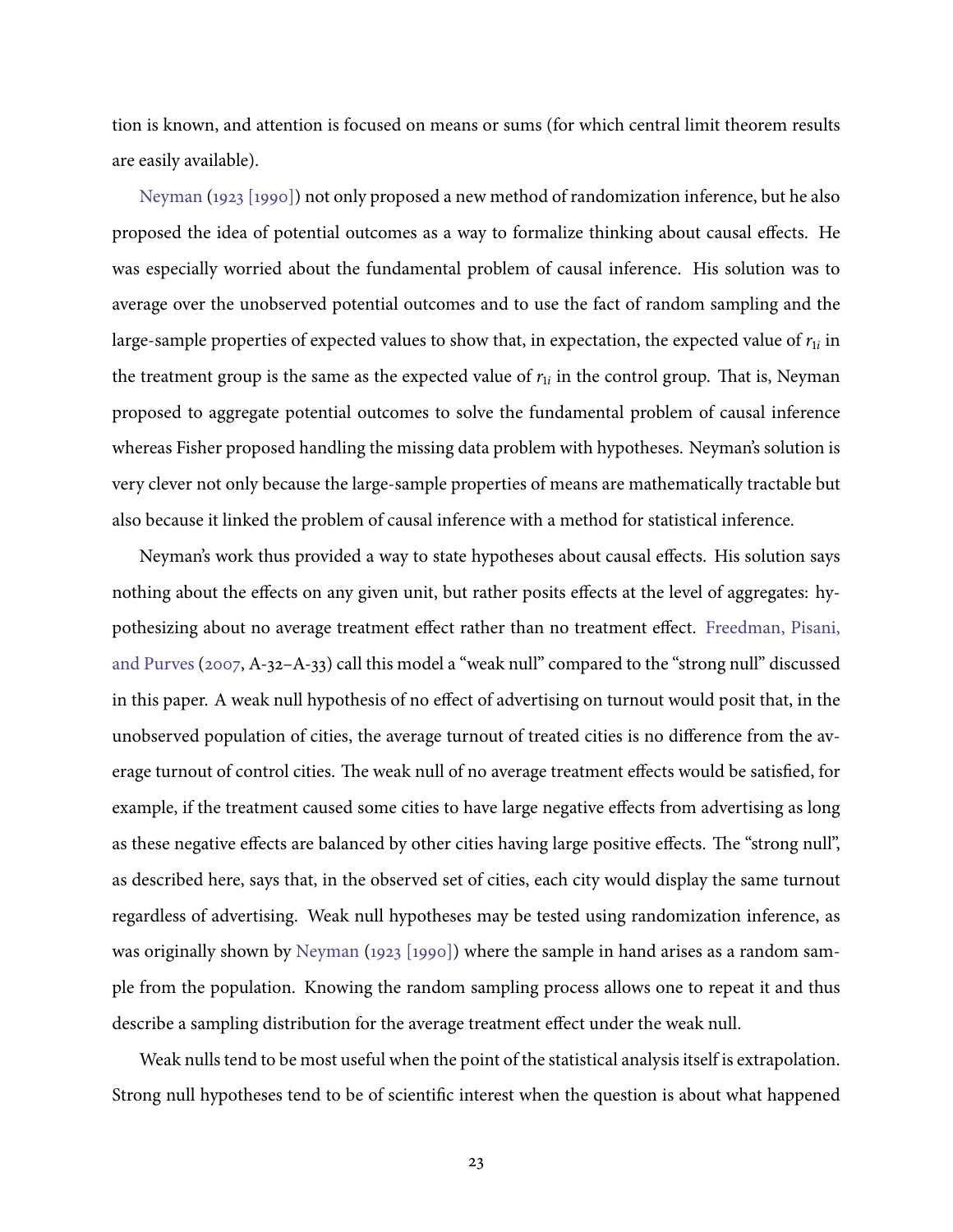in the data in hand, and then, as Cox (2006, page 191) notes, "Any question of extrapolation is then one of general scientific principle and method and not a specifically statistical issue." In this paper, we restrict attention to sharp null hypotheses in part because the relationship between these cities and some population of cities is not clearly defined. And also in part because statistical, rather than scientific, extrapolation to other cities, other elections, or other times, would have required a more complex model; a model that could be built on Fisher's foundation, but a model that might detract from the discussion of Fisher's particular insights. This feature of the study, in which we have a set of observations that are not formally a sample from a well-defined population, and in which scientific interest lies in statistical inference about a counter-factual defined within a given study for a given set of units is not uncommon in political science.

Although Fisher and Neyman were famously and acrimoniously at odds with each other, we see that their ideas as complementary. For example, throughout this paper we used confidence intervals (Neyman and E. Pearson's invention) to summarize Fisher's sharp hypotheses. Other examples combining ideas from both Fisher and Neyman include: Hansen and Bowers (2009) use of Neyman's sampling-based inference as an approximation to the complex sharp null hypothesis about heterogeneous treatment effects which allows every unit may have its own treatment effect, and Imai (2008) showing how to assess Neyman's weak null yet comparing the variance estimation for the average treatment effect in-sample (i.e. without extrapolation) with the with variance of the average treatment effect for the population.

## 7 Conclusion

When might Fisher's method prove particularly useful to political scientists? Recall that the promise of Fisher's method arises in part from what is not required: the validity of the tests (and thus confidence intervals and point-estimates) arises from the design of the study, not the size of the sample or amount of information in the study or information brought to the study from outside the study. When the topic at hand is highly controversial, such that assumption-laden analyses are likely to be attacked on many different grounds, randomization-inference of even large datasets with strong instruments and non-skewed outcomes may complement and check more complex models in which many more moving parts may be criticized. Finally, sharp null hypotheses allows the use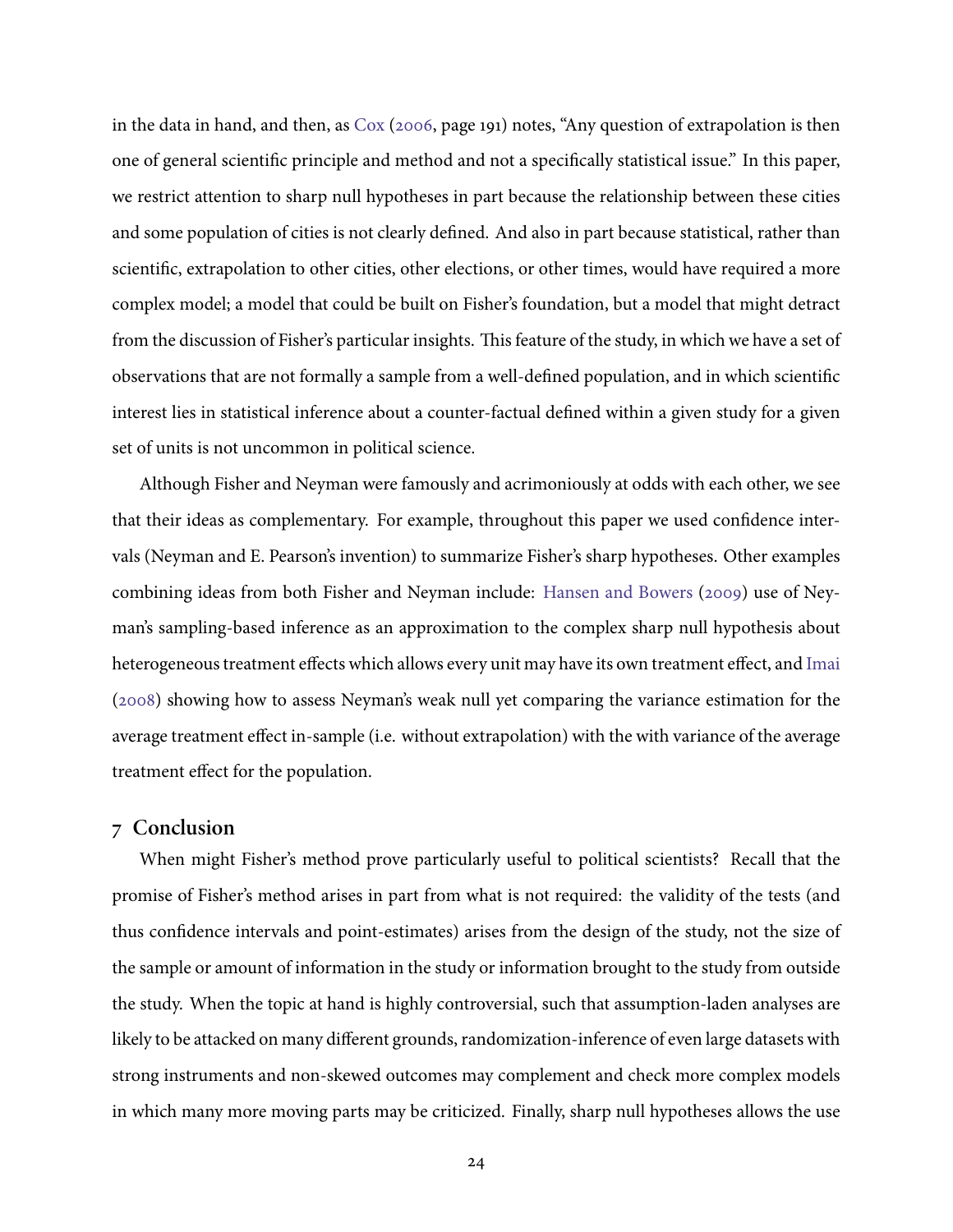of social scientific theory very directly in the process of statistical inference: complex hypotheses may be stated, and with modern computers, assessed to create confidence sets.

Social scientists are comfortable with linear models, and we often know which variables are important for our outcome, but we may not know the exact functional form relating them to each other and to the outcome, let alone to treatment. Randomization inference allows us to use this information in a principled manner. Thus, as elaborated and synthesized here, we can see that randomization inference allows analysts to use scientific knowledge without having to exaggerate confidence in exactly what is known.

In a paper summarizing many of David Freedman's concerns about quantitative social science, Mason (1991) asks for help. Among many pleas, two stand out:

3. I'd like somebody to tell me how to make meaningful statistical inferences in the social sciences. When do I really have a population? Or what is my superpopulation, and should I care? ...

10. Analyses based on "all" the data are paradoxical. I once spent a lot of time trying to do an analysis of tuberculosis mortality (Mason and Smith 1985). My analysis was based on population counts. I used maximum likelihood to estimate logistic regressions. There's a problem here. If I've got all the data, why do I need a statistical procedure? If I've got a sample, what do I have a sample of, and how do I figure out what the standard errors are? For that matter, how do I figure out what the right estimation procedure is? My answer at the time was that it was convenient to do what I would have done had I been working with a sample in the usual sense. I am not satisfied with this. Neither are Freedman et al. (1978), who warn their readers to watch out for circumstances like these. Statisticians need to give us more instructive and concrete advice for cases of this kind. (page 349)

Fisher answered both questions in 1935: Statistical inferences in randomized experiments are meaningful as summaries of design-based uncertainty for hypotheses about counterfactuals within the experimental pool. A correct and valid estimation procedure tests the sharp null of no effects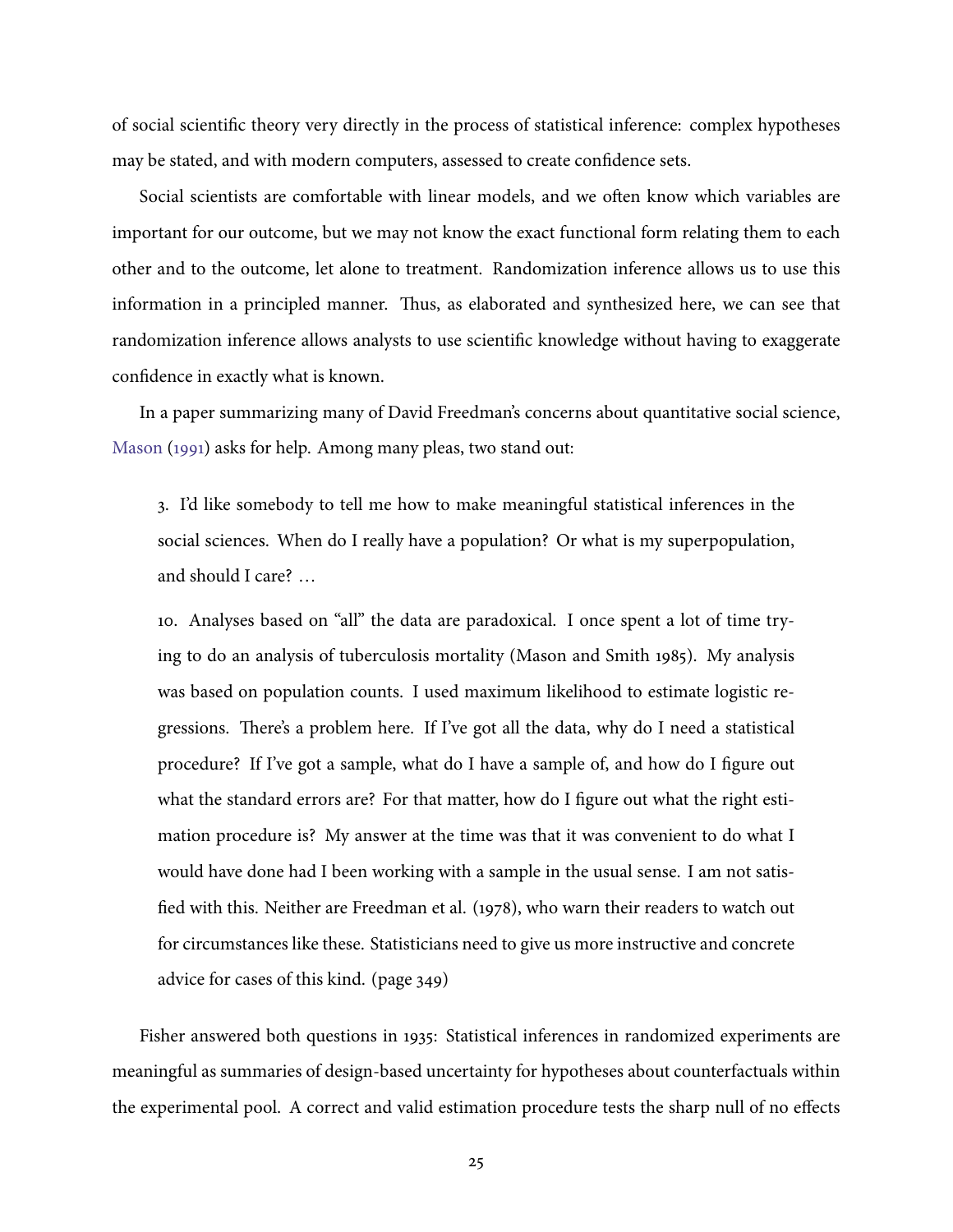based on the randomization done in the study: the right estimation procedure, from this perspective, is one that reflects the design of the study and allows us to repeat it under the null hypothesis. Of course, although Mason probably knew of Fisher's answer, the answer as of 1935 (or even 1991) may have appeared impractical. This paper has shown that advances in statistics and computing enable Fisher's methods to do the kinds of things that political scientists want their statistical tools to do.

# <span id="page-26-0"></span>Appendix A Simple Assessment of Type-I Error Rates

Here we show the R code that one can use to assess the false positive rate (Type I error rate) using the *t*-test on the newspapers data. Since this is a very small dataset the randomization distribution is defined by the  $K = 16$  ways that one may assign treatment within these pairs.

We use sampling from the set of possible treatment assignments here to enable other researchers to use this code most easily when  $K$  is very large. In our particular case there are only 16 ways to assign treatment so sampling 1000 times not necessary (but it does not change our substantive results).

First, we define functions and setup the matrix of all of the possible ways to assign treatment:

R Code

```
set.seed(20110401)
\overline{1}## Produce a matrix (Om) containing all possible randomizations compatible with the design
\mathbf 2totrands \leftarrow \text{prod}(\text{unlist}(\text{tapply}(\text{news}.df$z, news.df$s,
\overline{\mathbf{3}}function(z){choose(length(z),sum(z))})))
\overline{4}Om \leftarrow as.data.frame(matrix(0,nrow=length(news.df$z),ncol=totrands,
\overline{\phantom{0}}dimnames=list(row.names(news.df),NULL)))
6
    all.z.1 \leftarrow produceRandomizations(news.df$z,news.df$s,totrands)
\overline{z}\overline{\mathbf{8}}for(i in 1:16){Om[all.z.1[,i],i] \leftarrow 1}
    paired.t.stat \leftarrow function(r,z,s){
\overline{9}## Produce a paired t-statistic
10<sup>10</sup>paired.R \leftarrow mapply(FUN=function(r,z){r[z==1]-r[z==0]},r=split(r,s),z=split(z,s))
\overline{11}12<sup>12</sup>mean.R \leftarrow mean(paired.R)var.R \leftarrow var(pained.R)13mean.R/sqrt(var.R/length(paired.R))
^{\rm 14}\lambda15<sup>1</sup>p.null.t.test \leftarrow function(r=news.dff/r, shutf.z,s=news.dffs)16## Compare the observed t-statistic to a t-distribution
17obs.t \leftarrow paired.t.stat(r, shutf.z,s)^{\rm 18}19pt(obs.t,df=length(r)-1,lower.tail=FALSE)
20<sub>o</sub>\overline{21}p.null.rand.test ← function(r=news.df$r,shuf.z,s=news.df$s,enumerate,nsamps=500,0m=0m){
       ## Compare the observed t-statistic either to the enumerated/exact
2.2.23## randomization distribution implied by the null OR by sampling from that distribution
       obs.t \leftarrow paired.t.start(r, shutf.z,s)24if(enumerate){
25dist.t \leftarrow sapply(Om, function(om.z){ paired.t.stat(r,om.z,s) })
26}else{
27
            dist.t \leftarrow \text{ replicate}(nsamples, paired.t.start(r, with(news.df, shuffle.z(z,s)), s) )28\rightarrow29
       mean(dist.t \ge obs.t)30
31shuffle.z \leftarrow function(z,s)32##Shuffle treatment assignment z within blocks defined by s.
33unsplit(lapply(split(z,s),sample),s)
34- }
35
```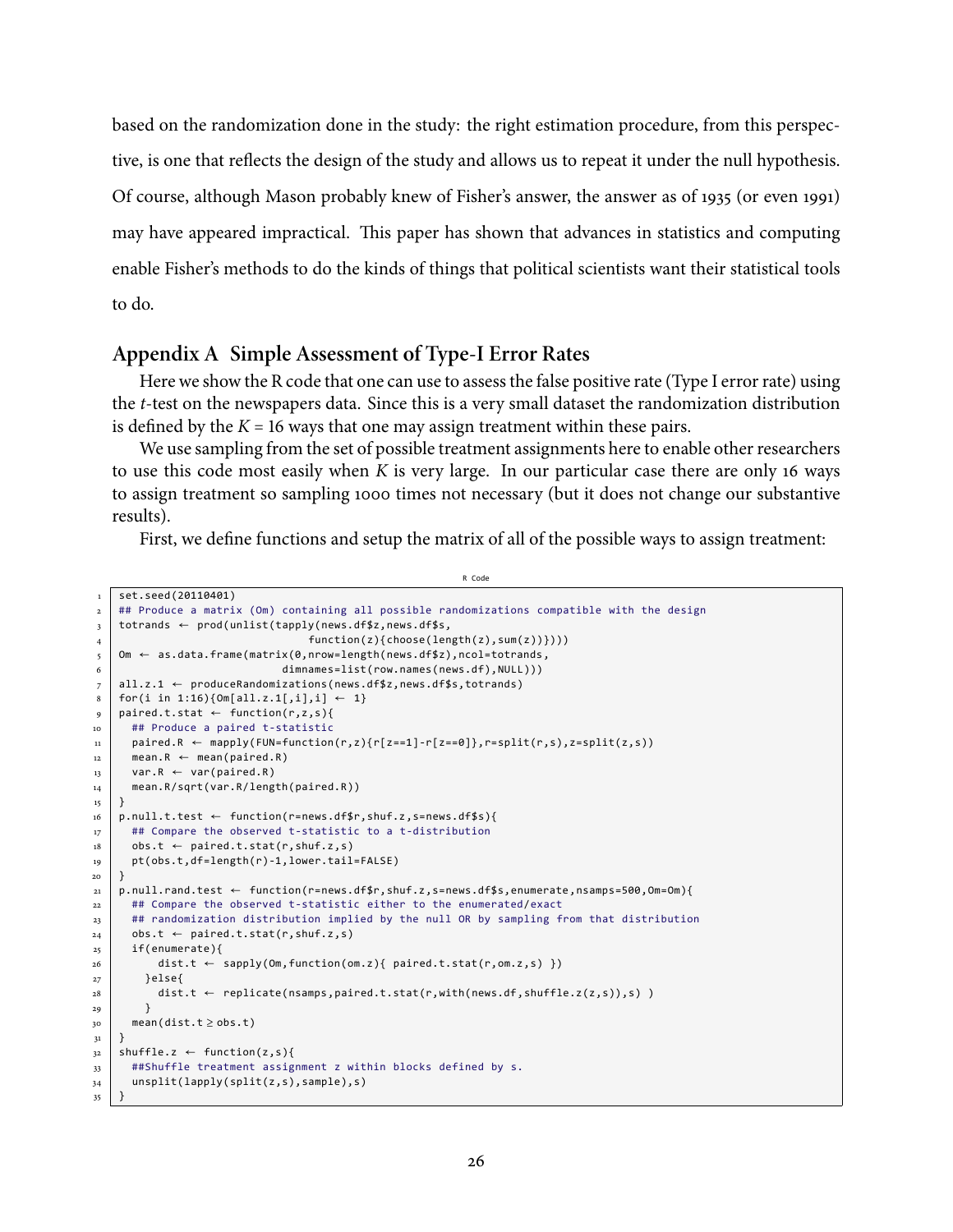Next, we repeat the assignment process many time (either as many as possible, i.e. 16, or just very many, i.e. 1000), representing the null of no effects by simply shuffling the values of the assignment variable:

```
R Code
1 n \sin s \leftarrow 1000 ## for the sampling method<br>2 null.t.test.isim \leftarrow replicate(nsims, p.nul)\frac{1}{3} null.t.test.sim ← replicate(nsims,p.null.t.test(shuf.z=with(news.df,shuffle.z(z,s))))<br>
null.rand.test.sim ← replicate(nsims,
\begin{array}{c} \text{in } \text{null.} \text{rand.test}.\text{sim} \leftarrow \text{replicate}(\text{nsims}, \text{p.} \text{null}) \end{array}p.null.rand.test(enumerate=FALSE,
\mathsf{b} shuf.z=with(news.df,shuffle.z(z,s))))
6 ## These next lines are for the enumerated method:
\begin{bmatrix} \n# \text{mu11.t.test.sim} \leftarrow \text{suply}(\text{Om}, \text{function}(\text{newz})\{p.\text{null.t.test}(\text{shuf}.z=\text{newz})\}) \\ \n # \text{mu11.randn.test.sim} \leftarrow \text{suply}(\text{Om}, \text{function}(\text{newz})\{p.\text{null.t.test}(\text{shuf}.z=\text{newz})\}) \n\end{bmatrix}* ##null.rand.test.sim ← sapply(Om,function(newz){<br>+## p.null.rand.test(enumerate=TRUE,shuf.z=newz)}
      ## p.null.rand.test(enumerate=TRUE, shuf.z=newz)})
```
Finally, we print out a few nominal false positive rates ( $\alpha$ ) and the corresponding realized false positive rates:

|                | R Code                                                 |
|----------------|--------------------------------------------------------|
|                | alphas $\leftarrow$ seq(.0625,.25,.025)                |
| 2 <sup>1</sup> | sapply(alphas, function(a){round(c(nominal.alpha=a,    |
|                | $realized.alpha.random(null.random.test,sim \leq a)$ , |
| $\overline{4}$ | $realized.alpha.t=mean(null.t.test,sim \leq a)$ , 2)   |
|                |                                                        |

Print Nominal and Realized False Positive Rates [,1] [,2] [,3] [,4] [,5] [,6] [,7] [,8] nominal.alpha 0.06 0.09 0.11 0.14 0.16 0.19 0.21 0.24 realized.alpha.rand 0.02 0.06 0.07 0.11 0.13 0.16 0.20 0.21 realized.alpha.t 0.06 0.13 0.13 0.20 0.20 0.20 0.20 0.20

Notice that the randomization based test has a controlled false positive rate  $-$  never exceeding the nominal  $\alpha$  — while the *t*-distribution based test does not have a controlled false positive rate and is often overly liberal. This is true for all  $\alpha$  but shown for a few values here for illustration.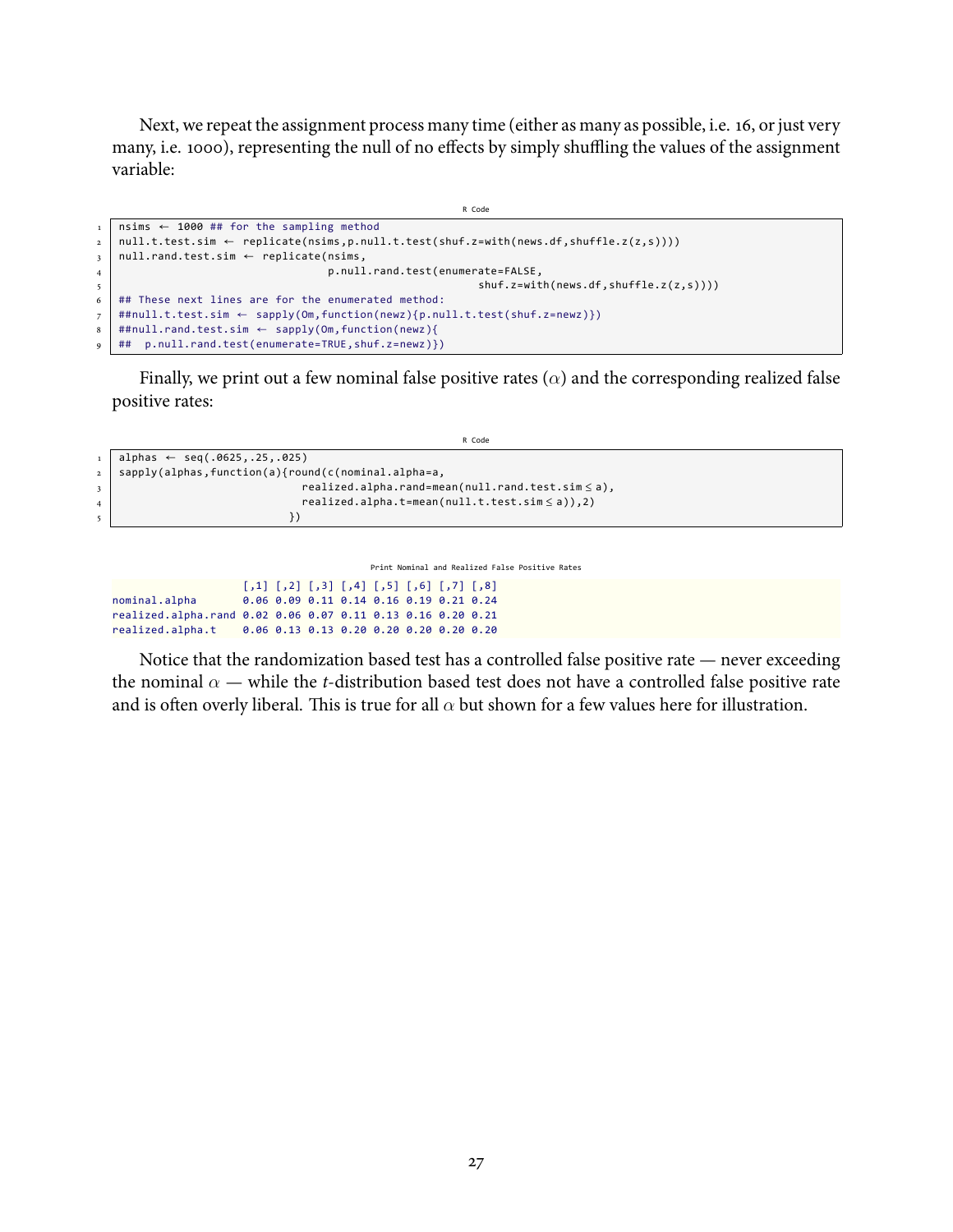# References

- <span id="page-28-8"></span>Angrist, J.D., and A.B. Krueger. 1991. "Does Compulsory Schooling Affect Schooling and Earnings?" Quarterly Journal of Economics  $106(4)$ : 979-1014.
- <span id="page-28-4"></span>Bertrand, M., E. Duflo, and S. Mullainathan. 2004. "How Much Should We Trust Differences-in-Differences Estimates?" The Quarterly Journal of Economics 119(1): 249-275.
- <span id="page-28-7"></span>Bound, J., D.A. Jaeger, and R.M. Baker. 1995. "Problems with Instrumental Variables Estimation When the Correlation between the Instruments and the Endogenous Explanatory Variable Is Weak." Journal of the American Statistical Association 90(430).
- <span id="page-28-14"></span>Bowers, Jake. 2011. "Making Effects Manifest in Randomized Experiments." In Cambridge Handbook of Experimental Political Science, ed. James N. Druckman, Donald P. Green, James H. Kuklinski, and Arthur Lupia. New York, NY: Cambridge University Press chapter 32.
- <span id="page-28-6"></span>Bowers, Jake, and Katherine Drake. 2005. "EDA for HLM: Visualization when Probabilstic Inference Fails." Political Analysis  $13(4)$ : 301-326.
- <span id="page-28-12"></span>Brady, Henry E. 2008. "Causation and explanation in social science." Oxford handbook of political  $methodology$  pp. 217-270.
- <span id="page-28-2"></span>Brazzale, Alessandra R., Anthony C. Davison, and Nancy Reid. 2006. Applied Asymptotics. Cambridge University Press.
- <span id="page-28-15"></span>Chatterjee, A., and SN Lahiri. 2011. "Bootstrapping Lasso estimators." JASA.
- <span id="page-28-16"></span>Cox, D. R. 2006. Principles of statistical inference. Cambridge: Cambridge University Press.
- <span id="page-28-13"></span>Cox, DR, and P. McCullagh. 1982. "Some aspects of analysis of covariance (with discussion)." Biometrics 38: 541-561.
- <span id="page-28-3"></span>Davison, A.C. 2003. Statistical Models. Cambridge University Press.
- <span id="page-28-1"></span>Druckman, J.N., D.P. Green, J.H. Kuklinski, and A. Lupia. 2006. "The growth and development of experimental research in political science." American Political Science Review 100(04): 627–635.
- <span id="page-28-5"></span>Erikson, R.S., P.M. Pinto, and K.T. Rader. 2010. "Randomization Tests and Multi-Level Data in US State Politics." State Politics & Policy Quarterly  $10(2)$ : 180.
- <span id="page-28-0"></span>Fisher, R.A. 1935. The design of experiments. 1935. Edinburgh: Oliver and Boyd.
- <span id="page-28-11"></span>Freedman, David A. 2007. "On regression adjustments in experiments with several treatments." Annals of Applied Statistics (To Appear).
- <span id="page-28-10"></span>Freedman, David A. 2008a. "On regression adjustments to experimental data." Advances in Applied Mathematics  $40(2)$ : 180-193.
- <span id="page-28-9"></span>Freedman, David A. 2008b. "Randomization does not justify logistic regression." Statistical Science  $23(2): 237 - 249.$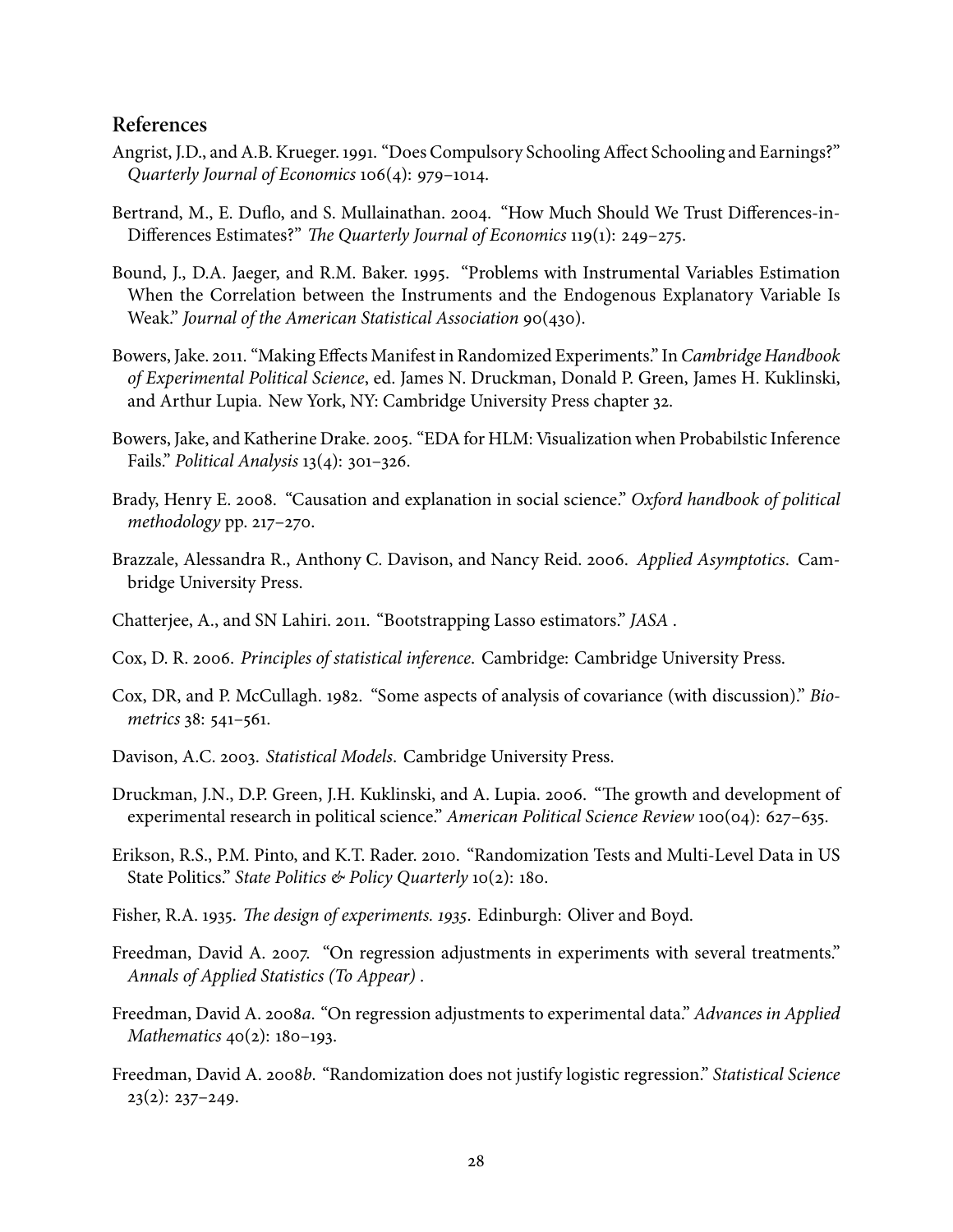<span id="page-29-14"></span>Freedman, David, Robert Pisani, and Roger Purves. 2007. Statistics. 4th ed. New York: W.W. Norton.

- <span id="page-29-12"></span>Gadbury, G.L. 2001. "Randomization inference and bias of standard errors." The American Statistician  $55(4)$ : 310-313.
- <span id="page-29-5"></span>Green, Donald P. 2009. "Regression Adjustments to Experimental Data: Do David Freedman's Concerns Apply to Political Science?".
- <span id="page-29-1"></span>Green, D.P., and L. Vavreck. 2007. "Analysis of Cluster-Randomized Experiments: A Comparison of Alternative Estimation Approaches." Political Analysis.
- <span id="page-29-3"></span>Hansen, B.B., and J. Bowers. 2008. "Covariate Balance in Simple, Stratified and Clustered Comparative Studies." Statistical Science 23: 219.
- <span id="page-29-2"></span>Hansen, Ben B., and Jake Bowers. 2009. "Attributing Effects to A Cluster Randomized Get-Out-The-Vote Campaign." Journal of the American Statistical Association 104(Sep): 873–885.
- <span id="page-29-0"></span>Harrell, Frank E. 2001. Regression Modeling Strategies: With Applications to Linear Models, Logistic Regression, and Survival Analysis. Springer.
- <span id="page-29-6"></span>Ho, D.E., and K. Imai. 2006. "Randomization inference with natural experiments: An analysis of ballot effects in the 2003 california recall election." *JOURNAL-AMERICAN STATISTICAL ASSO*  $CIATION 101(475): 888.$
- <span id="page-29-11"></span>Hodges, J.L., and E.L. Lehmann. 1963. "Estimates of location based on rank tests." Ann. Math. Statist  $34:598-611.$
- <span id="page-29-10"></span>Holland, Paul W. 1986. "Statistics and Causal Inference." Journal of the American Statistical Association  $81$ (December): 945-960.
- <span id="page-29-15"></span>Imai, K. 2008. "Variance identification and efficiency analysis in randomized experiments under the matched-pair design." Statistics in Medicine  $27(24)$ .
- <span id="page-29-9"></span>Imai, K., G. King, and C. Nall. 2008. "The essential role of pair matching in cluster-randomized experiments, with application to the Mexican universal health insurance evaluation." Unpublished manuscript, submitted to Statistical Science. http://gking. harvard. edu/files/abs/cluster-abs. shtml.
- <span id="page-29-8"></span>Imbens, Guido W., and Paul R. Rosenbaum. 2005a. "Robust, accurate confidence intervals with a weak instrument: quarter of birth and education." Journal of the Royal Statistical Society: Series A (Statistics in Society)  $168(1)$ : 109+.
- <span id="page-29-4"></span>Imbens, G.W., and P.R. Rosenbaum. 2005b. "Robust, accurate confidence intervals with a weak instrument: quarter of birth and education." Journal of the Royal Statistical Society Series A 168(1):  $109 - 126.$
- <span id="page-29-7"></span>Keele, Luke, Corrine McConnaughy, and Ismail White. 2008. "Statistical Inference For Experiments."
- <span id="page-29-13"></span>Keele, Luke, Corrine McConnaughy, and Ismail White. 2010. "Adjusting Experimental Data: Models versus Design.".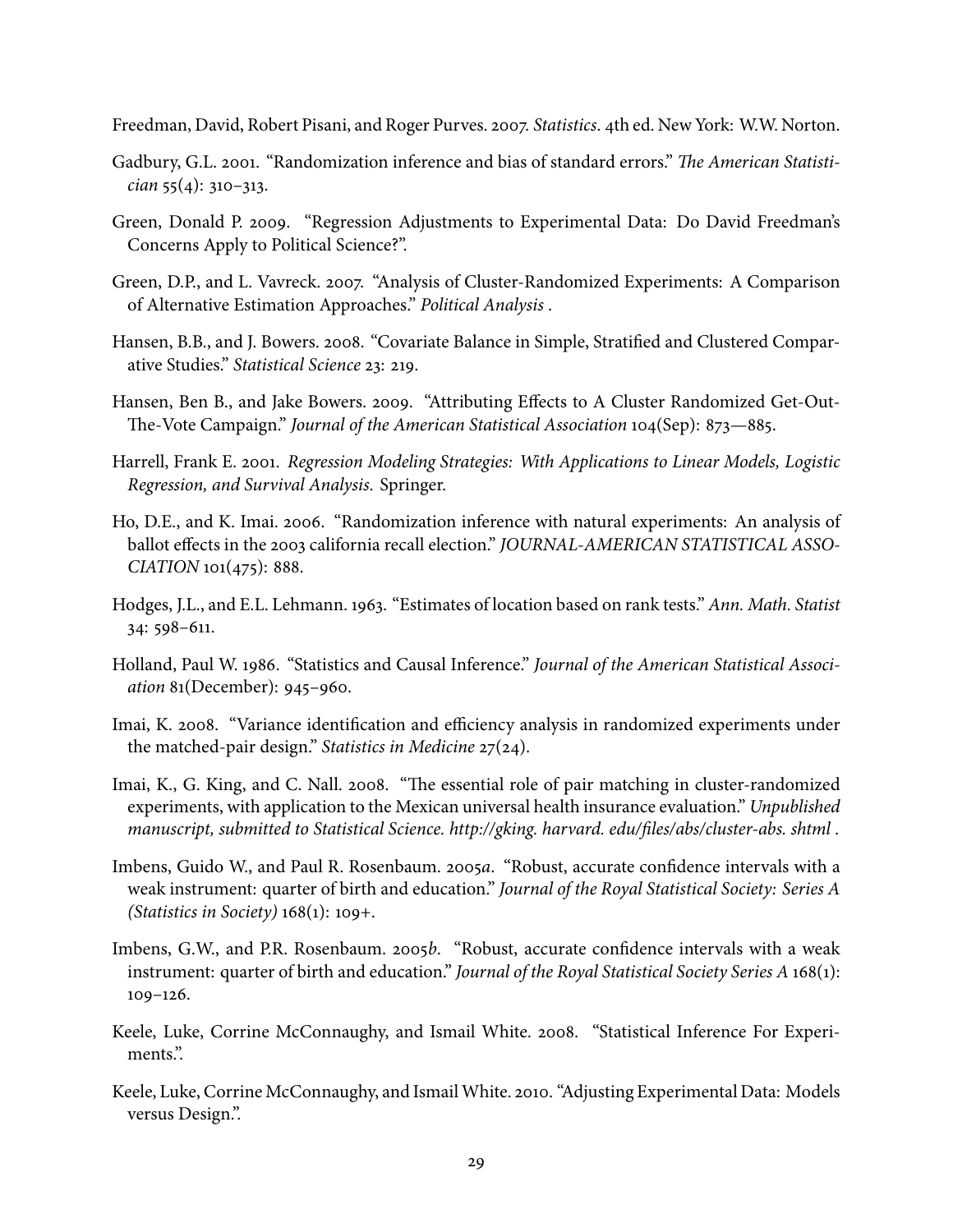<span id="page-30-16"></span>Kish, L. 1965. Survey Sampling. New York, NY: John Wiley and Sons.

<span id="page-30-14"></span>Koenker, Roger. 2005. Quantile Regression (Econometric Society Monographs). Cambridge University Press.

<span id="page-30-15"></span>Koenker, Roger. 2011. quantreg: Quantile Regression.

<span id="page-30-7"></span>Lehmann, EL. 1998. Nonparametrics. Revised first ed. Springer.

- <span id="page-30-10"></span>Lehmann, E.L., and Joseph P. Romano. 2006. Testing Statistical Hypotheses (Springer Texts in Statistics). Springer.
- <span id="page-30-1"></span>Leisch, Friedrich. 2002. Dynamic generation of statistical reports using literate data analysis. In Compstat 2002 - Proceedings in Computational Statistics, ed. W. Haerdle, and B. Roenz. Heidelberg, Germany: Physika Verlag pp. 575-580.

<span id="page-30-2"></span>Leisch, Friedrich. 2005. Sweave User Manual.

- <span id="page-30-17"></span>Lohr, S. 1999. Sampling: Design and Analysis. Brooks/Cole.
- <span id="page-30-18"></span>Mason, W.M. 1991. "Freedman Is Right as Far as He Goes, but There Is More, and It's Worse. Statisticians Could Help." Sociological Methodology 21: 337-351.
- <span id="page-30-6"></span>Neyman, J. 1923 [1990]. "On the application of probability theory to agricultural experiments. Essay on principles. Section 9 (1923)." Statistical Science 5: 463-480.
- <span id="page-30-13"></span>Nolen, T.L., and M. Hudgens. 2011. "Randomization-Based Inference within Principal Strata." JASA forthcoming.
- <span id="page-30-0"></span>Panagopoulos, Costas. 2006. "The Impact of Newspaper Advertising on Voter Turnout: Evidence from a Field Experiment.".
- <span id="page-30-4"></span>Peduzzi, P., J. Concato, E. Kemper, T.R. Holford, and A.R. Feinstein. 1996. "A simulation study of the number of events per variable in logistic regression analysis." Journal of Clinical Epidemiology  $49(12): 1373-1379.$
- <span id="page-30-5"></span>Raab, Gillian M., and Isabella Butcher. 2005. "Randomization inference for balanced clusterrandomized trials." Clinical Trials 2(2): 130-140.
- <span id="page-30-9"></span>Rice, J.A. 2007. Mathematical Statistics and Data Analysis. 3rd ed. Belmont, CA: Duxbury Press.
- <span id="page-30-12"></span>Robins, James M. 2002. "[Covariance Adjustment in Randomized Experiments and Observational Studies]: Comment." Statistical Science 17(3): 309–321.
- <span id="page-30-3"></span>Rosenbaum, Paul. 2009. "Design of Observational Studies.".
- <span id="page-30-11"></span>Rosenbaum, Paul R. 1993. "Hodges-Lehmann Point Estimates of Treatment Effect in Observational Studies." Journal of the American Statistical Association 88(424): 1250–1253.
- <span id="page-30-8"></span>Rosenbaum, Paul R. 2002a. "Attributing Effects to Treatment in Matched Observational Studies." Journal of the American Statistical Association 97: 183-192.